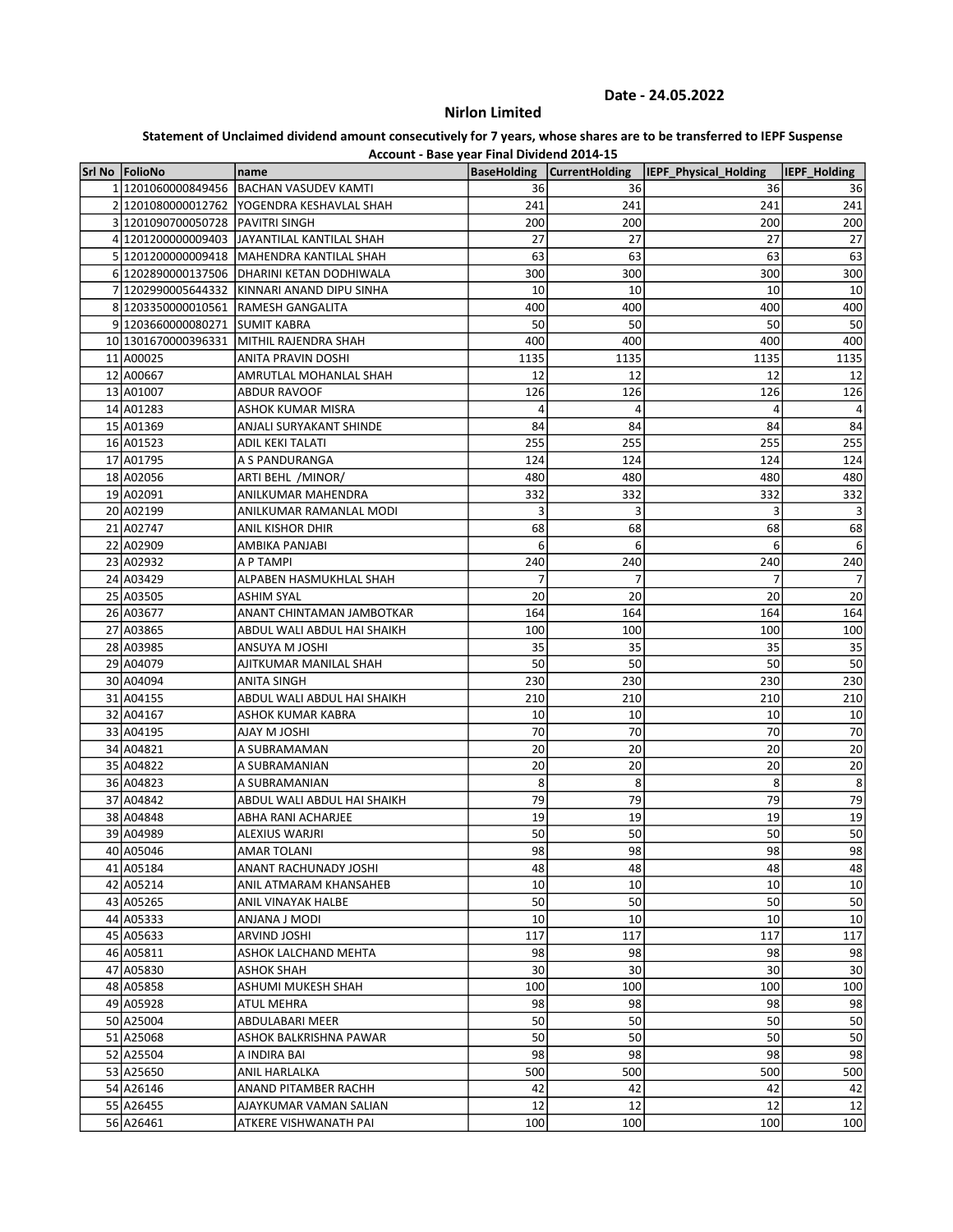# Nirlon Limited

|                 | Account - Base year Final Dividend 2014-15 |                    |                       |                       |                     |
|-----------------|--------------------------------------------|--------------------|-----------------------|-----------------------|---------------------|
| Srl No  FolioNo | name                                       | <b>BaseHolding</b> | <b>CurrentHolding</b> | IEPF Physical Holding | <b>IEPF Holding</b> |
| 57 B00448       | BHALCHANDRA VAMAN NAIK                     | 67                 | 67                    | 67                    | 67                  |
| 58 B00709       | <b>BANSHILAL BULAKHIDAS PATEL</b>          | 450                | 450                   | 450                   | 450                 |
| 59 B00925       | BHASKAR CHAMPAKLAL PAREKH                  | 57                 | 57                    | 57                    | 57                  |
| 60 B01006       | <b>BUDHA DEV BASU</b>                      | 461                | 461                   | 461                   | 461                 |
| 61 B01461       | <b>BANKEY BIHARI RAWAT</b>                 | 24                 | 24                    | 24                    | 24                  |
| 62 B01745       | BHAGWAN DURGADAS ADVANI                    | 3                  | 3                     | 3                     | 3                   |
| 63 B01848       | BISAMBHAR DAYAL AGARWAL                    | 12                 | 12                    | 12                    | 12                  |
| 64 B02056       | BEHRAM DOSABHAI GAZDAR                     | 73                 | 73                    | 73                    | 73                  |
| 65 B02060       | BHARATKUMAR AMBALAL SHAH                   | 40                 | 40                    | 40                    | 40                  |
| 66 B02138       | BHAVESH NAVINCHANDRA SHAH /MINOR/          | 32                 | 32                    | 32                    | 32                  |
| 67 B02292       | JUTHIKA J JHAVERI                          | 1845               | 1845                  | 1845                  | 1845                |
| 68 B02335       | BEENA KAYTEE MIRCHANDANI                   | 12                 | 12                    | 12                    | 12                  |
| 69 B02520       | <b>BHANUMATI N MAJITHIA</b>                | 106                | 106                   | 106                   | 106                 |
| 70 B02599       | <b>BHARATI ANIL MODI</b>                   | 3                  | 3                     | 3                     | $\overline{3}$      |
| 71 B02719       | BINA PRAFULCHANDRA SHAH                    | 150                | 150                   | 150                   | 150                 |
| 72 B02812       | <b>BYRZIN SOHRAB MORRIS</b>                | 10                 | 10                    | 10                    | 10                  |
| 73 B02855       | <b>BERNICE MARIA MARTIN</b>                | 1                  | $\mathbf{1}$          | 1                     | $\mathbf{1}$        |
| 74 B03107       | BHARATKUMAR SUBODHCHANDRA SHAH             | 24                 | 24                    | 24                    | 24                  |
| 75 B03108       | BHARATKUMAR SUBODHCHANDRA SHAH             | 24                 | 24                    | 24                    | 24                  |
| 76 B03822       | <b>BALDEEP KAUR REKHI</b>                  | 100                | 100                   | 100                   | 100                 |
| 77 B04156       | <b>BHARTI H ASHAR</b>                      | 117                | 117                   | 117                   | 117                 |
| 78 B04171       | BHASKAR CHAMPAKLAL PAREKH                  | 68                 | 68                    | 68                    | 68                  |
| 79 B04203       | <b>BHAVNA RAJA</b>                         | 34                 | 34                    | 34                    | 34                  |
| 80 B04216       | <b>BHIKHOO DARABSHAH FITTER</b>            | 196                | 196                   | 196                   | 196                 |
| 81 B04222       | <b>BHISHAM KUMAR GUPTA</b>                 | 40                 | 40                    | 40                    | 40                  |
| 82 B04255       | <b>BIDYUTKUMAR BISWAS</b>                  | 98                 | 98                    | 98                    | 98                  |
| 83 B04346       | <b>BLANCHE STELLA ALMEIDA</b>              | 117                | 117                   | 117                   | 117                 |
| 84 B25031       | <b>BHARAT VASANT ZORE</b>                  | 13                 | 13                    | 13                    | 13                  |
| 85 B25049       | BHUPENDRA MATHURADAS VED                   | 100                | 100                   | 100                   | 100                 |
| 86 C00444       | CHAMPAKUMARI BHIMSARIA                     | 68                 | 68                    | 68                    | 68                  |
| 87 C00819       | CHAMPAKLAL P PADHYAY                       | 84                 | 84                    | 84                    | 84                  |
| 88 C00897       | CHANDRA MURDIA                             | 28                 | 28                    | 28                    | 28                  |
| 89 C00964       | <b>CHANDI CHARAN SEN</b>                   | $\overline{2}$     | $\overline{2}$        | $\overline{2}$        | $\overline{2}$      |
| 90 C01349       | CHANDRAKANT LAXMANBHAI DUDHIA              | 50                 | 50                    | 50                    | 50                  |
| 91 C01443       | CHIMANLAL JIVANDAS MODI                    | 57                 | 57                    | 57                    | 57                  |
| 92 C01672       | CAWAS HIRAJI CHINOY                        | 34                 | 34                    | 34                    | 34                  |
| 93 C01759       | C G BHASKAR                                | 50                 | 50                    | 50                    | 50                  |
| 94 C01875       | CHANDRAKANT VINAYCHAND BHARVADA            | 293                | 293                   | 293                   | 293                 |
| 95 C01893       | CHETAN VRAJLAL SHAH                        | 11                 | 11                    | 11                    | 11                  |
| 96 C02755       | COLONEL DARABSHAH ARDSHIR MEHTA            | 200                | 200                   | 200                   | 200                 |
| 97 C02756       | COLONEL DARABSHAH ARDSHIR MEHTA            | 200                | 200                   | 200                   | 200                 |
| 98 C02823       | CHANDRIKA Y PAI RAIKAR                     | 196                | 196                   | 196                   | 196                 |
| 99 C25100       | CHANNKRAKANTA BHALCHANDRA PARIKH           | 3                  | 3                     | 3                     | $\overline{3}$      |
| 100 C25136      | CHABILDAS RATILAL ZOBALIA                  | 200                | 200                   | 200                   | 200                 |
| 101 C25408      | <b>CHARMAINE FERNANDEZ</b>                 | 200                | 200                   | 200                   | 200                 |
| 102 D00203      | DEVENDRA KUMAR GUPTA                       | 9                  | 9                     | 9                     | 9                   |
| 103 D00407      | DAISY GEVE NARIELWALLA                     | 19                 | 19                    | 19                    | 19                  |
| 104 D00990      | DHANALAKSHMI YARLAGADDA                    | 246                | 246                   | 246                   | 246                 |
| 105 D01123      | DOSHI BHARAT CHIMANLAL                     | 9                  | 9                     | 9                     | 9                   |
| 106 D01150      | DEVIYANI N GADHVI                          | 9                  | 9                     | 9                     | 9                   |
| 107 D01310      | DATTATRAY RAMCHANDRA RAUT                  | 495                | 495                   | 495                   | 495                 |
| 108 D01522      | DILIPKUMAR DAMODAR MANIAR                  | 18                 | 18                    | 18                    | 18                  |
| 109 D01934      | DEVIDAS RAMDAS SAMPAT                      | 52                 | 52                    | 52                    | 52                  |
| 110 D01959      | DOLLY HEROYCE MOOS                         | 175                | 175                   | 175                   | 175                 |
| 111 D01969      | DINESH P GONSAI                            | 75                 | 75                    | 75                    | 75                  |
| 112 D02124      | DEEPAK KANTILAL DOSHI                      | 25                 | 25                    | 25                    | 25                  |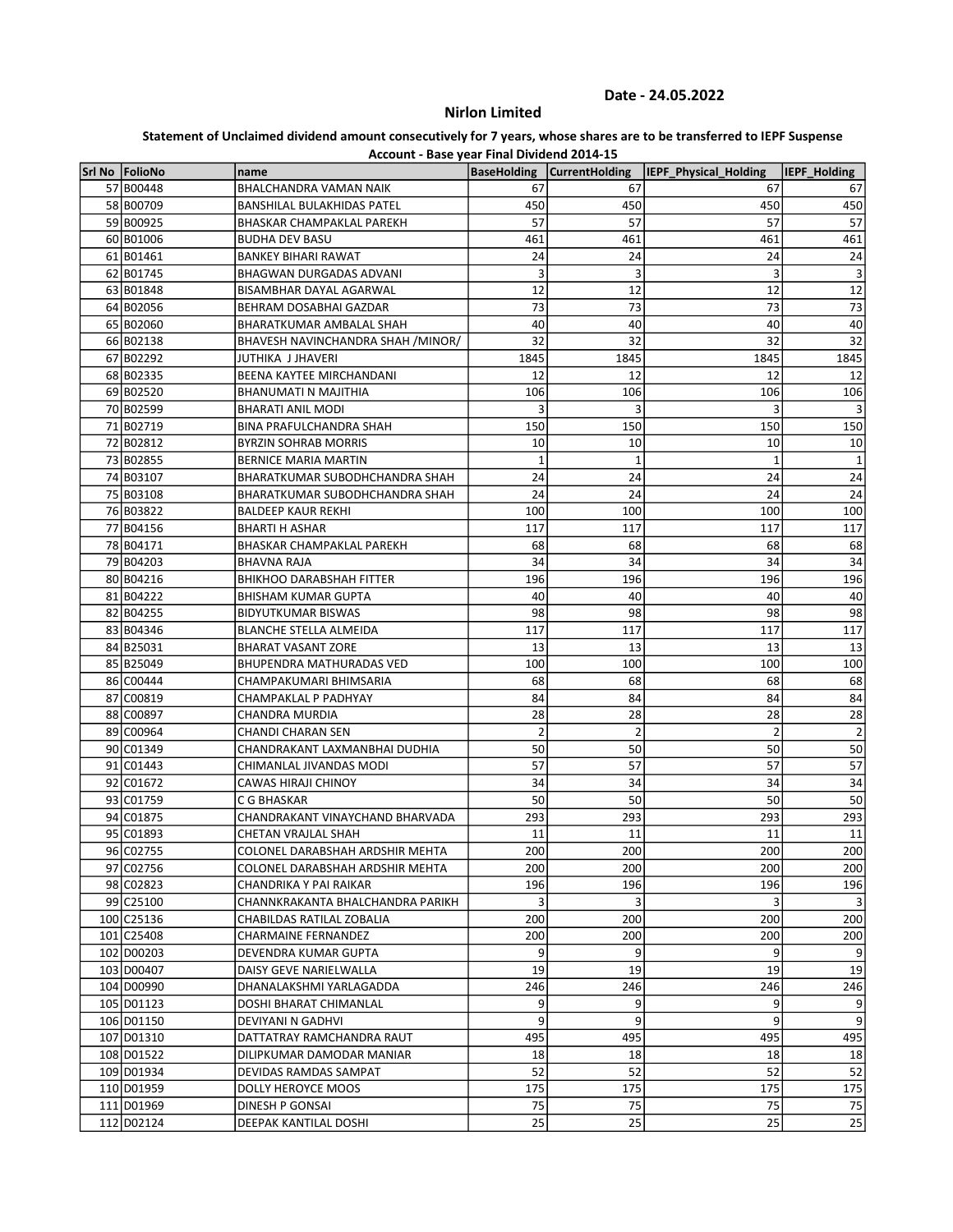# Nirlon Limited

| Account - Base year Final Dividend 2014-15 |                                   |                         |                       |                       |                 |  |
|--------------------------------------------|-----------------------------------|-------------------------|-----------------------|-----------------------|-----------------|--|
| Srl No FolioNo                             | name                              | <b>BaseHolding</b>      | <b>CurrentHolding</b> | IEPF_Physical_Holding | IEPF_Holding    |  |
| 113 D02573                                 | DHREMENDRA HIMATLAL UDESHI        |                         | 3                     | 3                     | 3               |  |
| 114 D02737                                 | DAVID JOSEPH MARTIN               | 5                       | 5                     | 5                     | 5               |  |
| 115 D03303                                 | D LEO MOHAN ARUNLAL NANDAM        | 10                      | 10                    | 10                    | 10              |  |
| 116 D03403                                 | DASHARATH LAXMAN ACHREKA          | 50                      | 50                    | 50                    | 50              |  |
| 117 D03720                                 | <b>DILIPKUMAR GARG</b>            | 20                      | 20                    | 20                    | 20              |  |
| 118 D03813                                 | DINYAR KHAMBATTA                  | 21                      | 21                    | 21                    | 21              |  |
| 119 D03845                                 | DIPALI KAUSHIK UPADHYAYA          | 50                      | 50                    | 50                    | 50              |  |
| 120 D03924                                 | AJIT VASANT BELLARE               | $\overline{2}$          | $\overline{2}$        | $\overline{2}$        | $\overline{2}$  |  |
| 121 D25007                                 | DATTATRAY GOSAVI                  | 50                      | 50                    | 50                    | 50              |  |
| 122 D25009                                 | DATTATRAY SHANKAR HATE            | 196                     | 196                   | 196                   | 196             |  |
| 123 D50020                                 | DOSAJIBHAI C PATEL                | $\mathbf{1}$            | $\mathbf{1}$          | $\mathbf{1}$          | 1               |  |
| 124 D50451                                 | DIGVIJAY SINGH                    | 86                      | 86                    | 86                    | 86              |  |
| 125 F00418                                 | F S CHHAJERH                      | 125                     | 125                   | 125                   | 125             |  |
| 126 F00425                                 | FRENY KEKOBAD PIR                 | 9                       | 9                     | 9                     | 9               |  |
| 127 F00453                                 | <b>FRENY KEKOBAD PIR</b>          | 3                       | 3                     | 3                     | 3               |  |
| 128 F00462                                 | <b>FRENY KEKOBAD PIR</b>          | 7                       | $\overline{7}$        | $\overline{7}$        | $\overline{7}$  |  |
| 129 F00499                                 | FARROKH DHUNJISHA BHATHENA        | 150                     | 150                   | 150                   | 150             |  |
| 130 F00518                                 | FRANGAZE BEHRAM JOGINA            | 58                      | 58                    | 58                    | 58              |  |
| 131 F00879                                 | FIZIA GULAMHUSSEIN JHAFFAR        | 34                      | 34                    | 34                    | 34              |  |
| 132 G00529                                 | GIRISH PRAFULCHANDRA PANDYA       | 84                      | 84                    | 84                    | 84              |  |
| 133 G00566                                 | <b>G LAKSHMI</b>                  | 243                     | 243                   | 243                   | 243             |  |
| 134 G00721                                 | <b>GULAM MOHAMED YUSUF GABA</b>   | 217                     | 217                   | 217                   | 217             |  |
| 135 G00899                                 | <b>GORDHAN LAL OJHA</b>           | 84                      | 84                    | 84                    | 84              |  |
| 136 G00921                                 | <b>GEETA MANOHAR NAIK</b>         | 217                     | 217                   | 217                   | 217             |  |
| 137 G00928                                 | <b>GIRDHARILAL NANDLAL KHATRI</b> | 42                      | 42                    | 42                    | 42              |  |
| 138 G01005                                 | GAUTAMKUMAR SHANTILAL SHAH        | 43                      | 43                    | 43                    | 43              |  |
| 139 G01514                                 | GAJANAN APA KAMAT                 | 98                      | 98                    | 98                    | 98              |  |
| 140 G01765                                 | GORDHANDAS TIRATHDAS MATTA        | 12                      | 12                    | 12                    | 12              |  |
| 141 G01836                                 | GULAB CHAND SHARMA                | 489                     | 489                   | 489                   | 489             |  |
| 142 G09402                                 | <b>G ANANTHA RAO</b>              | 60                      | 60                    | 60                    | 60              |  |
| 143 G09445                                 | GAJANAN KAMAT                     | 98                      | 98                    | 98                    | 98              |  |
| 144 G09737                                 | <b>GOOL KAIYOMERZ VAKIL</b>       | 196                     | 196                   | 196                   | 196             |  |
| 145 G09746                                 | <b>JYOTI GOPAL KAPADIA</b>        | 50                      | 50                    | 50                    | 50              |  |
| 146 G09773                                 | GOPALDAS NARANDAS SHAH            | 60                      | 60                    | 60                    | 60              |  |
| 147 G25132                                 | GOVINDTHAN                        | 200                     | 200                   | 200                   | 200             |  |
| 148 G25167                                 | GULAM AYUB BANGI                  | 1800                    | 1800                  | 1800                  | 1800            |  |
| 149 G25199                                 | <b>GULAM-AYUB BANGI</b>           | 700                     | 700                   | 700                   | 700             |  |
| 150 G25310                                 | GOPAL CHINTAMAN JADHAV            | 100                     | 100                   | 100                   | 100             |  |
| 151 H00031                                 | HEMLATA KANTIBHAI PATEL           | 124                     | 124                   | 124                   | 124             |  |
| 152 H00296                                 | HEMLATA PADMAKAR MATHURE          | 134                     | 39                    | 39                    | 39              |  |
| 153 H00308                                 | HIRO PESUMAL ABICHANDANI          | 118                     | 118                   | 118                   | 118             |  |
| 154 H00771                                 | HEMA NATARAJAN                    | 50                      | 50                    | 50                    | 50              |  |
| 155 H00970                                 | HASMUKHLAL KEVALBHAI PATEL        | 84                      | 84                    | 84                    | 84              |  |
| 156 H00997                                 | HARDI DEVI AGARWALA               | 300                     | 300                   | 300                   | 300             |  |
| 157 H01010                                 | HOTU RAM ARORA                    | 30                      | 30                    | 30                    | 30              |  |
| 158 H01228                                 | HEMLATA KANTIBHAI PATEL           | 11                      | 11                    | 11                    | 11              |  |
| 159 H01315                                 | HEMLATA JAGAT BADIANI             | 150                     | 150                   | 150                   | 150             |  |
| 160 H01430                                 | HASMUKHRAI JIVANJI PATEL          | 50                      | 50                    | 50                    | 50              |  |
| 161 H01677                                 | HOSABETTU AJOYKUMAR               | 1                       | 1                     | 1                     | 1               |  |
| 162 H01782                                 | HASMUKHLAL CHHOTALAL MODY         | 50                      | 50                    | 50                    | 50              |  |
| 163 H01868                                 | <b>BANOO PESTONJI MUGASETH</b>    | 10                      | 10                    | 10                    | 10 <sup>1</sup> |  |
| 164 H02122                                 | HARENDRA K DESAI                  | 3                       | 3                     | 3                     | $\mathbf{3}$    |  |
| 165 H02701                                 | H C BHATT                         | 4                       | 4                     | $\overline{4}$        | $\vert 4 \vert$ |  |
| 166 H03036                                 | HEENA SHAH                        | 5                       | 5                     | 5                     | $\mathsf{5}$    |  |
| 167 H03037                                 | HEENA SHAH                        | $\overline{\mathbf{c}}$ | $\overline{2}$        | $\mathbf 2$           | $\mathbf{2}$    |  |
| 168 H03142                                 | HIMAT SHAH                        | 9                       | 9                     | 9                     | 9               |  |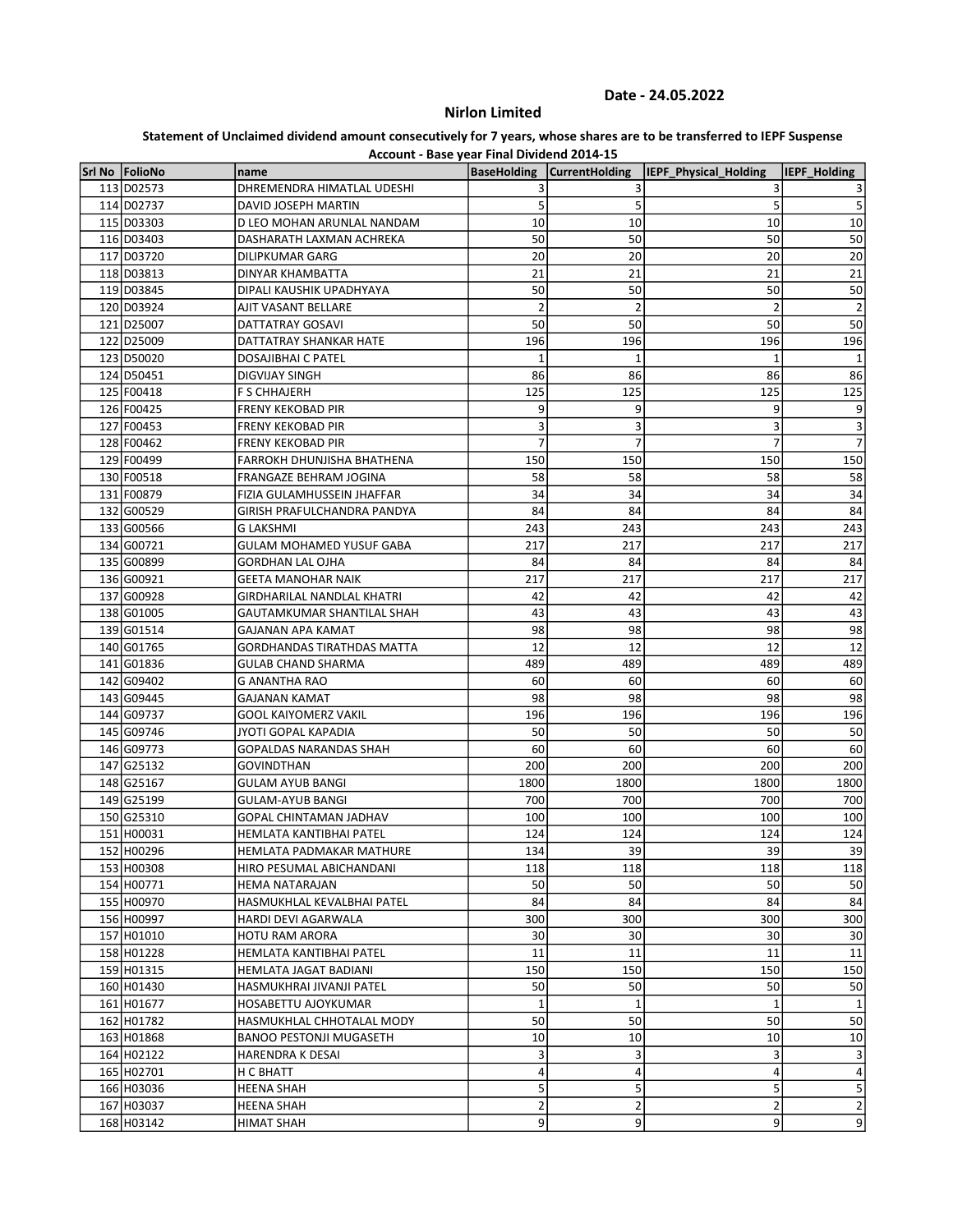# Nirlon Limited

| Account - Base year Final Dividend 2014-15 |                                                      |                       |                       |                       |                       |  |
|--------------------------------------------|------------------------------------------------------|-----------------------|-----------------------|-----------------------|-----------------------|--|
| Srl No FolioNo                             | name                                                 | <b>BaseHolding</b>    | <b>CurrentHolding</b> | IEPF_Physical_Holding | IEPF_Holding          |  |
| 169 H25003                                 | H TALWATKAR                                          | 50                    | 50                    | 50                    | 50                    |  |
| 170 H25004                                 | SUBODH M DABHOLKAR                                   | 50                    | 50                    | 50                    | 50                    |  |
| 171 H25161                                 | HARSHAD VADILAL GANDHI                               | 50                    | 50                    | 50                    | 50                    |  |
| 172 H25259                                 | <b>HANSRAJ</b>                                       | 2100                  | 2100                  | 2100                  | 2100                  |  |
| 173 H25602                                 | HIREN HIRJI VIRA                                     | 300                   | 300                   | 300                   | 300                   |  |
| 174 100454                                 | <b>INDRANEEL NAGINDAS BHATIA</b>                     | 9                     | 9                     | 9                     | 9                     |  |
| 175 100797<br>176 100853                   | INDUMATI JANARDAN MAHAMBARE<br>INA BHOLANATH TALPADE | 218<br>$\overline{2}$ | 218<br>$\overline{2}$ | 218<br>$\overline{2}$ | 218<br>$\overline{2}$ |  |
| 177 101228                                 | <b>INDER MOHAN CHOPRA</b>                            | 48                    | 48                    | 48                    | 48                    |  |
| 178 101354                                 | ISHWARI GIADHADIDAS CHABRIA                          | 60                    | 60                    | 60                    | 60                    |  |
| 179 125052                                 | <b>INDU SINGHAL</b>                                  | 1000                  | 1000                  | 1000                  | 1000                  |  |
| 180 IN30009510404364                       | Raikumar C Basantani                                 | 96                    | 96                    | 96                    | 96                    |  |
| 181 IN30011810082687                       | ANITA JAIN                                           | 150                   | 150                   | 150                   | 150                   |  |
| 182 IN30012611095454                       | <b>KARAN KHANNA</b>                                  | 300                   | 300                   | 300                   | 300                   |  |
| 183 IN30017510211085                       | RAMALINGAM. S                                        | 48                    | 48                    | 48                    | 48                    |  |
| 184 IN30018311064127                       | ABBAS MANASAWALA                                     | 50                    | 50                    | 50                    | 50                    |  |
| 185   IN30018311513823                     | DAYALAL VANMALI PANDYA                               | 183                   | 183                   | 183                   | 183                   |  |
| 186 IN30021410081241                       | <b>REVA NAYYAR</b>                                   | 330                   | 330                   | 330                   | 330                   |  |
| 187 IN30021410101189                       | <b>VINEET NAYYAR</b>                                 | 320                   | 320                   | 320                   | 320                   |  |
| 188 IN30021410867403                       | SATHISH KUMAR T                                      | 100                   | 73                    | 73                    | 73                    |  |
| 189 IN30036020062571                       | <b>ANITA VERMA</b>                                   | 200                   | 200                   | 200                   | 200                   |  |
| 190 IN30036020394292                       | ANAND DALSUKH RATHOD                                 | 100                   | 100                   | 100                   | 100                   |  |
| 191 IN30036020890480                       | <b>D ANITHA</b>                                      | 3                     | 3                     | 3                     | 3                     |  |
| 192 IN30039410187900                       | ARVIND VALJIBHAI SONI                                | 20                    | 20                    | 20                    | 20                    |  |
| 193 IN30039411524758                       | MALTI MADHAV VYAVAHARKAR                             | 100                   | 100                   | 100                   | 100                   |  |
| 194 IN30047640018180                       | SWARNALATA AGRAWAL                                   | 117                   | 103                   | 103                   | 103                   |  |
| 195 IN30047640536155                       | MINAL JAYESH BRAHMBHATT                              | 5                     | 5                     | 5                     | 5                     |  |
| 196 IN30047641130766                       | PRABHAKAR KRISHNAPPA BAJPE                           | 5                     | 5                     | 5                     | 5                     |  |
| 197 IN30051310426476                       | ANAL S KHANDWALA                                     | 51                    | 51                    | 51                    | 51                    |  |
| 198 IN30051311337754                       | RAMESHCHANDRA JAYANTILAL VITHALANI                   | $\mathbf{1}$          | $\mathbf{1}$          | $\mathbf{1}$          | $\mathbf 1$           |  |
| 199 IN30061010678692                       | PRAGNA JAYSUKHLAL MEHTA                              | 1                     | $\mathbf{1}$          | $\mathbf{1}$          | $\mathbf 1$           |  |
| 200 IN30066910199674                       | DIGAMBAR UPLANCHIWAR                                 | 98                    | 98                    | 98                    | 98                    |  |
| 201 IN30088814264419                       | SOBHANABEN BHUPENDRABHAI SHAH                        | 100                   | 100                   | 100                   | 100                   |  |
| 202 IN30096610133339                       | PRAVEEN KUMAR                                        | 30                    | 30                    | 30                    | 30                    |  |
| 203 IN30108022568345                       | JAYESH KUMAR R PARIKH                                | 26                    | 26                    | 26                    | 26                    |  |
| 204 IN30115122959084                       | MANOJ SHIVAJI PACHPUTE                               | 50                    | 50                    | 50                    | 50                    |  |
| 205 IN30116030157029                       | PCS STOCK BROKING (P) LTD.                           | 59                    | 59                    | 59                    | 59                    |  |
| 206 IN30127630253789                       | VARSHABEN HARISHCHANDRA SHAH                         | 98                    | 98                    | 98                    | 98                    |  |
| 207 IN30135610028180                       | MUKUND K PATEL                                       | 65                    | 65                    | 65                    | 65                    |  |
| 208 IN30148510033038                       | RAVINDRA A. SHUKLA                                   | 6                     | 6                     | 6                     | $6 \mid$              |  |
| 209 IN30154915340105                       | NISHANT PREMRAJ NALAWADE                             | 200                   | 200                   | 200                   | 200                   |  |
| 210 IN30154919523253                       | LALIT OMPRAKASH JOGANI                               | 1                     | 1                     | 1                     | 1                     |  |
| 211 IN30155720582275                       | DAYAPRAKASH SATSANGI                                 | 100                   | 100                   | 100                   | 100                   |  |
| 212 IN30167010079167                       | DINESH GOEL                                          | 491                   | 491                   | 491                   | 491                   |  |
| 213 IN30183810007605                       | VIJAY LAXMICHAND VORA                                | 41                    | 41                    | 41                    | 41                    |  |
| 214 IN30232410245709                       | ANSHUL JAIN                                          | 91                    | 91                    | 91                    | 91                    |  |
| 215 IN30243710067932                       | JANAK R. GUPTA                                       | 1000                  | 1000                  | 1000                  | 1000                  |  |
| 216 IN30247040232127                       | MERLYN EMERCIANA DSOUZA                              | 50                    | 50                    | 50                    | 50                    |  |
| 217 IN30289810060038                       | SUMANA BANERJEE                                      | 10                    | 10                    | 10                    | 10 <sup>1</sup>       |  |
| 218 IN30305210249863                       | HIRENKUMAR PREMJIBHAI LAVANI                         | 200                   | 200                   | 200                   | 200                   |  |
| 219 IN30311610191364                       | DHIRAJ SHASHIDHAR SHETTY                             | 50                    | 50                    | 50                    | 50                    |  |
| 220 J00346                                 | JANARDAN GURUNATH SHETYE                             | 17                    | 17                    | 17                    | 17                    |  |
| 221 J00618                                 | JASIBEN AMRUTLAL SHAH                                | 10                    | 10                    | 10                    | 10                    |  |
| 222 J00671                                 | JAIWANTI NARAINDAS GABA                              | 84                    | 84                    | 84                    | 84                    |  |
| 223 J00808                                 | JAI NARAIN MEHROTRA                                  | 58                    | 58                    | 58                    | 58                    |  |
| 224 J00877                                 | JAL RATANSHAW PATEL                                  | 100                   | 100                   | 100                   | 100                   |  |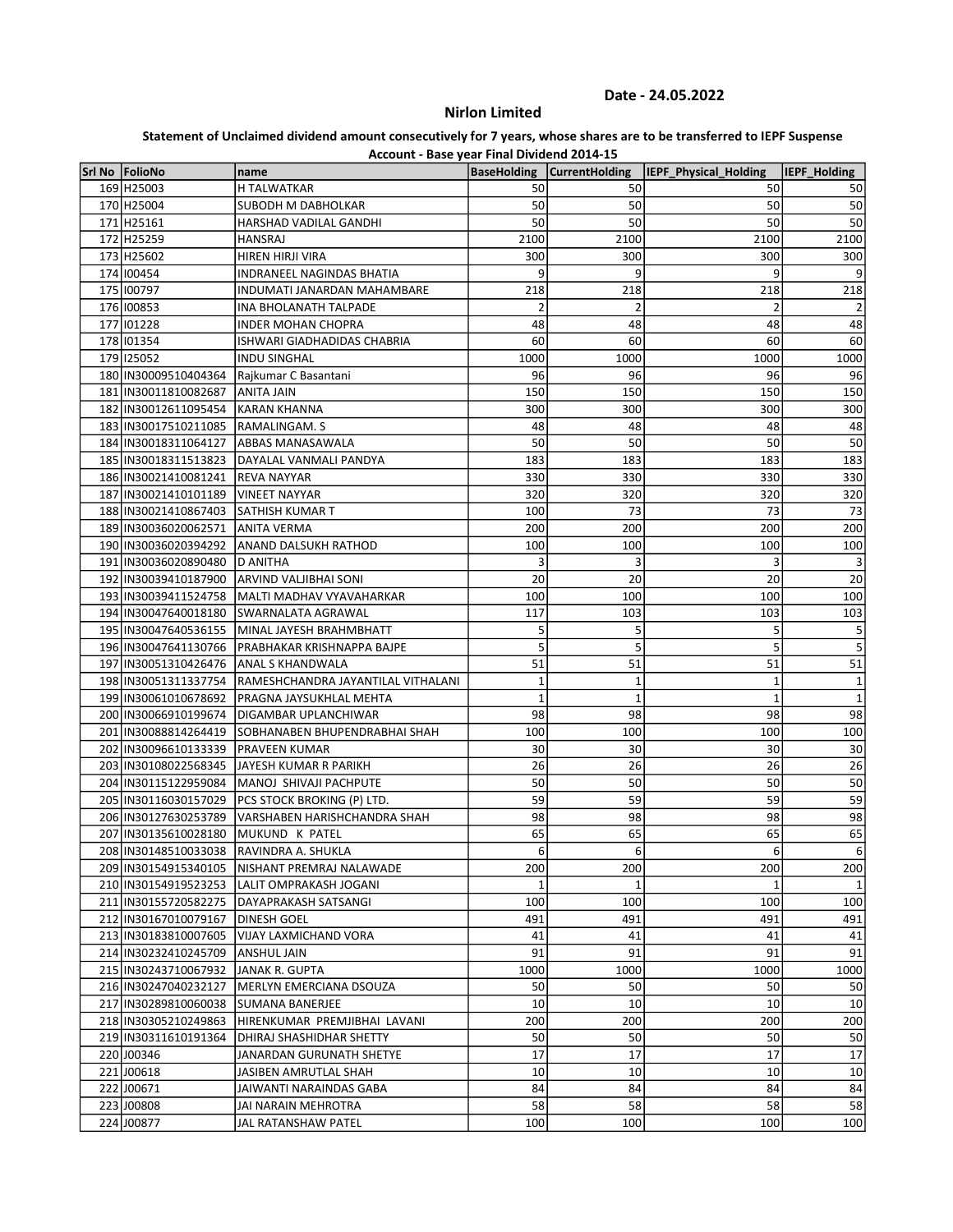# Nirlon Limited

| Account - Base year Final Dividend 2014-15 |                                    |                    |                         |                       |              |  |  |
|--------------------------------------------|------------------------------------|--------------------|-------------------------|-----------------------|--------------|--|--|
| Srl No FolioNo                             | name                               | <b>BaseHolding</b> | <b>CurrentHolding</b>   | IEPF_Physical_Holding | IEPF_Holding |  |  |
| 225 J00909                                 | <b>JASUMATI PRITAMLAL PARIKH</b>   | 61                 | 61                      | 61                    | 61           |  |  |
| 226 J01044                                 | JAYANTI LAL MEHTA                  | 29                 | 29                      | 29                    | 29           |  |  |
| 227 J01061                                 | <b>JAGGAN NATH</b>                 | 116                | 116                     | 116                   | 116          |  |  |
| 228 J01123                                 | JAYESH BHAGAVANLAL VORA            | 94                 | 94                      | 94                    | 94           |  |  |
| 229 J01506                                 | JAYVANT DINKAR KHANDALEKAR         | 52                 | 52                      | 52                    | 52           |  |  |
| 230 J01765                                 | JETHANAND KALUMAL BHATIA           | 73                 | 73                      | 73                    | 73           |  |  |
| 231 J02093                                 | JASWANTRAI RAJARAM BHATT           | 73                 | 73                      | 73                    | 73           |  |  |
| 232 J02350                                 | JAGDISHCHANDRA BHAICHANDBHAI SHETH | 36                 | 36                      | 36                    | 36           |  |  |
| 233 J02942                                 | JAMSHED SORABJI KHAMBATA           | $\overline{2}$     | $\overline{\mathbf{c}}$ | $\overline{2}$        | 2            |  |  |
| 234 J03025                                 | <b>JOE FERNANDES</b>               | 40                 | 40                      | 40                    | 40           |  |  |
| 235 J03751                                 | JASVANTI GOKALDAS MEHTA            | 98                 | 98                      | 98                    | 98           |  |  |
| 236 J03799                                 | JAYALAKSHMI SANKARAN               | 50                 | 50                      | 50                    | 50           |  |  |
| 237 J03820                                 | JAYANTI KERKAR                     | 196                | 196                     | 196                   | 196          |  |  |
| 238 J03872                                 | JAYASHREE BHAT                     | 117                | 117                     | 117                   | 117          |  |  |
| 239 J03967                                 | JEHANBUX D MISTRY                  | 50                 | 50                      | 50                    | 50           |  |  |
| 240 J04156                                 | JYOTI NANDLAL AHUJA                | 196                | 196                     | 196                   | 196          |  |  |
| 241 J39367                                 | JAYANTILAL SHIVLAL SANGHAVI        | 100                | 100                     | 100                   | 100          |  |  |
| 242 K00237                                 | KULDIP CHANDRAVADAN SHODHAN        | 9                  | 9                       | 9                     | 9            |  |  |
| 243 K00311                                 | <b>KEWAL KRISHAN MARWAHA</b>       | 3                  | 3                       | 3                     | 3            |  |  |
| 244 K00416                                 | KANTABEN DALPATLAL MEHTA           | 5                  | 5                       | 5                     | 5            |  |  |
| 245 K00538                                 | KAPILA INDRAJIT THAKORE            | 12                 | 12                      | 12                    | 12           |  |  |
| 246 K00632                                 | KALABEN MANMOHANDAS SHAH           | 35                 | 35                      | 35                    | 35           |  |  |
| 247 K00664                                 | KESHAWLAL PRIBHDAS SAVLANI         | 601                | 601                     | 601                   | 601          |  |  |
| 248 K00723                                 | KISHANCHAND KHUSHIRAM TEJNANI      | 14                 | 14                      | 14                    | 14           |  |  |
| 249 K00918                                 | KALPANA BASAK                      | 231                | 231                     | 231                   | 231          |  |  |
| 250 K00928                                 | <b>KULDIP KAUR</b>                 | 34                 | 34                      | 34                    | 34           |  |  |
| 251 K01356                                 | KAMLA DEVI MEHTA                   | 29                 | 29                      | 29                    | 29           |  |  |
| 252 K01377                                 | KALAWATI GOYAL                     | 50                 | 50                      | 50                    | 50           |  |  |
| 253 K01428                                 | K SHIVARAM RAO                     | 250                | 250                     | 250                   | 250          |  |  |
| 254 K01625                                 | KAILASH CHANDRA                    | 12                 | 12                      | 12                    | 12           |  |  |
| 255 K01724                                 | K SRIRAMAN                         | 243                | 243                     | 243                   | 243          |  |  |
| 256 K02059                                 | KALYANMAL JAIN                     | 50                 | 50                      | 50                    | 50           |  |  |
| 257 K02128                                 | KALIBABU BIPINCHANDRA JALUI        | 84                 | 84                      | 84                    | 84           |  |  |
| 258 K02250                                 | KANTILAL SAKARLAL GANDHI           | 36                 | 36                      | 36                    | 36           |  |  |
| 259 K02369                                 | KISHORE RAMANIKLAL JOSHI           | 1                  | $\mathbf{1}$            | $\mathbf{1}$          | 1            |  |  |
| 260 K02470                                 | JAYALAKSHMI VENUGOPAL              | 57                 | 57                      | 57                    | 57           |  |  |
| 261 K02577                                 | KAOOS RUSTAM SETHNA                | 103                | 103                     | 103                   | 103          |  |  |
| 262 K02863                                 | KISHOR BABUBHAI SHROFF             | 100                | 100                     | 100                   | 100          |  |  |
| 263 K02886                                 | KAMALA SEKHAR                      | 50                 | 50                      | 50                    | 50           |  |  |
| 264 K03051                                 | KAMALA RAMAMANI                    | 293                | 293                     | 293                   | 293          |  |  |
| 265 K03159                                 | KAVITA RANJITSINGH GHATGE          | 60                 | 60                      | 60                    | 60           |  |  |
| 266 K03293                                 | KRISHNA IYER SIVARAM KRISHNAN      | 30                 | 30                      | 30                    | 30           |  |  |
| 267 K03756                                 | KALAVATI SHAH                      | 11                 | 11                      | 11                    | 11           |  |  |
| 268 K03825                                 | KSHAMA KANTI AJMERA                | 25                 | 25                      | 25                    | 25           |  |  |
| 269 K03991                                 | KIRAN BHASKAR KHANOLKAR            | 274                | 274                     | 274                   | 274          |  |  |
| 270 K04127                                 | KANCHANBEN JAYANTILAL              | 100                | 100                     | 100                   | 100          |  |  |
| 271 K04129                                 | KUMUDINI SHANTARAM CHHAPWALE       | 150                | 140                     | 140                   | 140          |  |  |
| 272 K04209                                 | KALYANI ANNAJI MURDESHWAR          | 74                 | 74                      | 74                    | 74           |  |  |
| 273 K04542                                 | K V PRAMADA                        | 25                 | 25                      | 25                    | 25           |  |  |
| 274 K04641                                 | K GOVINDASWAMY                     | 70                 | 70                      | 70                    | 70           |  |  |
| 275 K05088                                 | M V R RAJASEKHARA NADAR            | 5                  | 5                       | 5                     | 5            |  |  |
| 276 K05092                                 | K V RAJI                           | 100                | 100                     | 100                   | 100          |  |  |
| 277 K05254                                 | KAMAL NARENDRA NATH                | 98                 | 98                      | 98                    | 98           |  |  |
| 278 K05327                                 | KAMLABEN L KUTHARI                 | 40                 | 40                      | 40                    | 40           |  |  |
|                                            |                                    | 50                 | 50                      | 50                    | 50           |  |  |
| 279 K05526                                 | KAUSHALYABAI LACHHMANDAS SAHETA    |                    |                         |                       |              |  |  |
| 280 K05583                                 | <b>KESHAV P SHEODE</b>             | 50                 | 50                      | 50                    | 50           |  |  |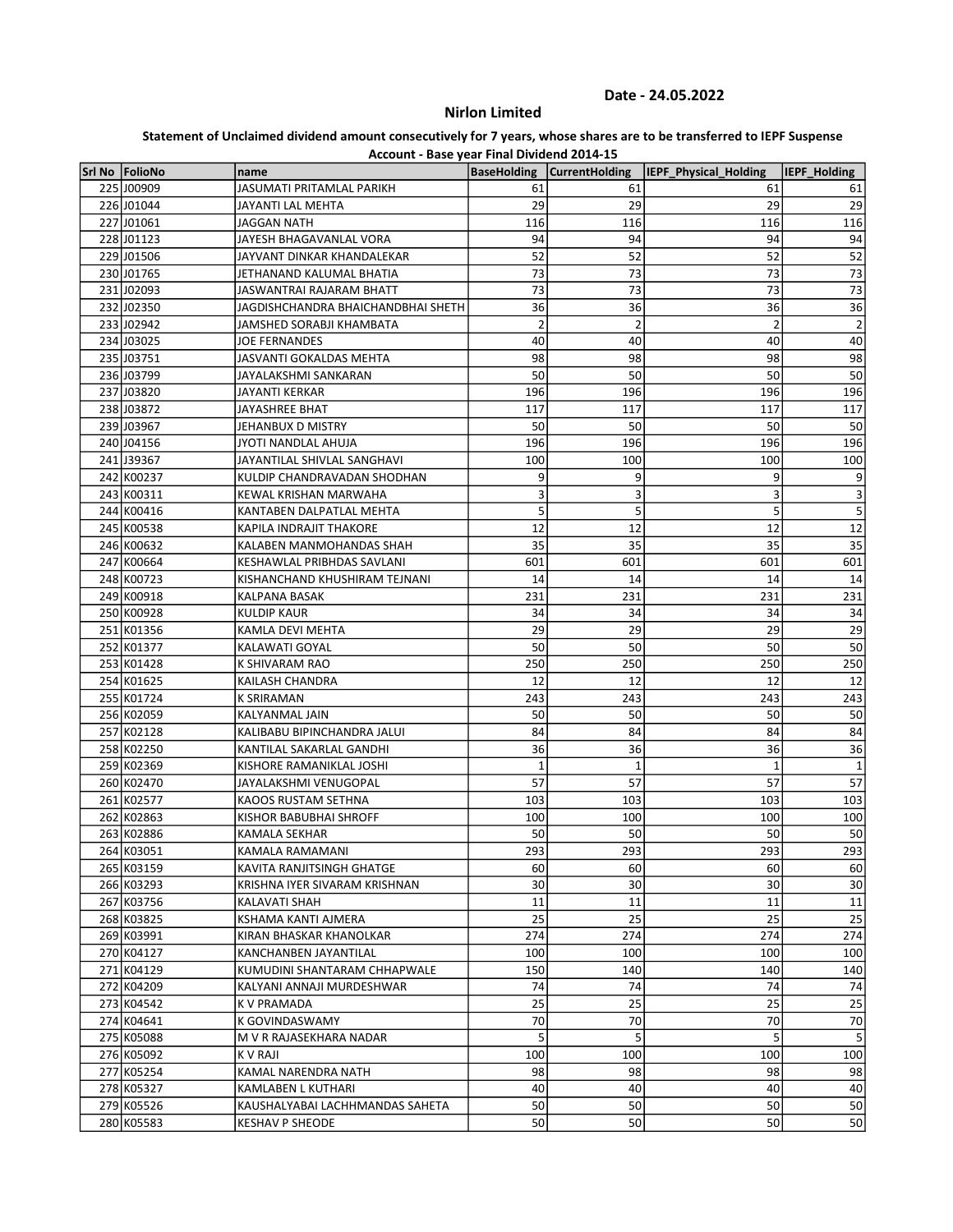# Nirlon Limited

| Account - Base year Final Dividend 2014-15 |                                    |                    |                         |                       |                         |
|--------------------------------------------|------------------------------------|--------------------|-------------------------|-----------------------|-------------------------|
| Srl No FolioNo                             | name                               | <b>BaseHolding</b> | <b>CurrentHolding</b>   | IEPF_Physical_Holding | IEPF Holding            |
| 281 K05781                                 | KISHORE RAMESH KALLIANPUR          | 50                 | 50                      | 50                    | 50                      |
| 282 K06030                                 | KUSUM CHATRABHUJ THAKAR            | 26                 | 26                      | 26                    | 26                      |
| 283 K25022                                 | KANWAL GOBINDRAM GURBUXANI         | 200                | 200                     | 200                   | 200                     |
| 284 K25120                                 | <b>KIRAN PAL</b>                   | 100                | 100                     | 100                   | 100                     |
| 285 K25974                                 | K SUBRAMANIAM                      | 1000               | 1000                    | 1000                  | 1000                    |
| 286 L00481                                 | LILA MEHTA                         | 46                 | 46                      | 46                    | 46                      |
| 287 L00505                                 | LEELA SINGH                        | 34                 | 34                      | 34                    | 34                      |
| 288 L00523                                 | LALITA MADHUKAR KHADILKAR          | 75                 | 75                      | 75                    | 75                      |
| 289 L00697                                 | LILAVATI NARAYANDAS                | 46                 | 46                      | 46                    | 46                      |
| 290 L00771                                 | LILA NALIN MEHTA                   | 25                 | 25                      | 25                    | 25                      |
| 291 L00952                                 | LALIT RAMANIKLAL MEHTA             | 37                 | 37                      | 37                    | 37                      |
| 292 L01278                                 | LALIT KUMAR MAHESWARI              | 22                 | 22                      | 22                    | 22                      |
| 293 L01293                                 | LEELA ASHOK BIYANI                 | 74                 | 74                      | 74                    | 74                      |
| 294 L01712                                 | LALITHA P BHATIA                   | 98                 | 98                      | 98                    | 98                      |
| 295 L01876                                 | LILAVATI GHEEWALA                  | 21                 | 21                      | 21                    | 21                      |
| 296 L01914                                 | LISA ANN DGAMA                     | 50                 | 50                      | 50                    | 50                      |
| 297 L02013                                 | LEELA SUNDARAM                     | 50                 | 50                      | 50                    | 50                      |
| 298 L25077                                 | LALITA SHRIRAM KULKARNI            | 210                | 210                     | 210                   | 210                     |
| 299 M00750                                 | <b>MEERA SHARDA</b>                | 13                 | 13                      | 13                    | 13                      |
| 300 M00764                                 | <b>MALA SUNDARAM</b>               | 134                | 134                     | 134                   | 134                     |
| 301 M01103                                 | <b>MANJU BERLIA</b>                | 46                 | 46                      | 46                    | 46                      |
| 302 M01225                                 | TEHEMTON MONOCHER BABAYCON         | 52                 | 52                      | 52                    | 52                      |
| 303 M01227                                 | MANJULA NALINCHANDRA VAIDYA        | 16                 | 16                      | 16                    | 16                      |
| 304 M01252                                 | <b>MAYUR SHANTILAL PATEL</b>       | 34                 | 34                      | 34                    | 34                      |
| 305 M01338                                 | MANIK VASANT WADEKAR               | 50                 | 50                      | 50                    | 50                      |
| 306 M01535                                 | MAHESH KUMAR MAHESHWARY            | 18                 | 18                      | 18                    | 18                      |
| 307 M01578                                 | MEENAKSHI SATTANATHAN              | 96                 | 96                      | 96                    | 96                      |
| 308 M01657                                 | <b>MONICA JAIN</b>                 | 144                | 144                     | 144                   | 144                     |
| 309 M01701                                 | MADHUKAR RAMCHANDRA KHADILKAR      | 75                 | 75                      | 75                    | 75                      |
| 310 M01752                                 | MANUBHAI MATHURADAS STHANKIYA      | 50                 | 50                      | 50                    | 50                      |
| 311 M01855                                 | MUKUL DAMODARDAS DARU              | 16                 | 16                      | 16                    | 16                      |
| 312 M02203                                 | MADHAVRAO BHAURAO DESHMUKH         | 118                | 118                     | 118                   | 118                     |
| 313 M02427                                 | MANGESH NAGESH PANDIT              | 40                 | 40                      | 40                    | 40                      |
| 314 M02667                                 | MRUDULA ANANTRAI SHAH              | 23                 | 23                      | 23                    | 23                      |
| 315 M02704                                 | MOHAMED ISMAIL MD ABBAS KHATKHATAY | $\overline{2}$     | $\overline{\mathbf{c}}$ | $\overline{2}$        | $\overline{2}$          |
| 316 M02844                                 | MADHUKANTA NATWARLAL PARIKH        | 50                 | 50                      | 50                    | 50                      |
| 317 M03013                                 | MANUBHAI CHATURBHAI PATEL          | 25                 | 25                      | 25                    | 25                      |
| 318 M03382                                 | MEENA ISHWERBHAI PATEL             | 26                 | 26                      | 26                    | 26                      |
| 319 M03505                                 | MINAKSHI HASMUKH PATEL             | 9                  | 9                       | 9                     | 9                       |
| 320 M03533                                 | MADHUSUDAN SOMCHAND THAKKAR        | 25                 | 25                      | 25                    | 25                      |
| 321 M03692                                 | MULRAJ NARANDAS GANDHI             | 56                 | 56                      | 56                    | 56                      |
| 322 M03981                                 | MEMON AHMAD HAJI ADAM              | $\mathbf{1}$       | 1                       | $\mathbf{1}$          | $1\vert$                |
| 323 M04105                                 | TEHEMTON MONOCHER BABAYCON         | $\mathbf 2$        | $\overline{\mathbf{c}}$ | $\overline{2}$        | $\mathbf{2}$            |
|                                            | MANOHAR LAL BANSAL                 | 3                  | 3                       | $\overline{3}$        | $\overline{\mathbf{3}}$ |
| 324 M04455<br>325 M04867                   |                                    | 70                 | 70                      | 70                    | 70                      |
|                                            | MOHAMMED ISHAQ ALI D BHAIMIA       |                    |                         |                       |                         |
| 326 M05378                                 | MADHUKAR KAMPANI                   | 20                 | 20                      | 20                    | 20                      |
| 327 M05486                                 | MADANLAL JETHANAND PHERWANI        | 40                 | 40                      | 40                    | 40                      |
| 328 M05549                                 | MURLIDHAR TEJBHANDAS BATHIJA       | 59                 | 59                      | 59                    | 59                      |
| 329 M05975                                 | <b>MADHUKAR PARAB</b>              | 50                 | 50                      | 50                    | 50                      |
| 330 M05978                                 | MADHUKAR VISPUTE                   | 50                 | 50                      | 50                    | 50                      |
| 331 M06298                                 | MANIDEEPA CHATERJEE                | 196                | 196                     | 196                   | 196                     |
| 332 M06304                                 | <b>MANIK WADEKAR</b>               | 50                 | 50                      | 50                    | 50                      |
| 333 M06305                                 | <b>MANIK WADEKAR</b>               | 50                 | 50                      | 50                    | 50                      |
| 334 M06401                                 | MANJULA PAREKH                     | 50                 | 50                      | 50                    | 50                      |
| 335 M06598                                 | MAYA H BHATT                       | $\overline{a}$     | 4                       | $\overline{4}$        | $\vert 4 \vert$         |
| 336 M06742                                 | MEHDI ISMAIL RATTONSEY             | 50                 | 50                      | 50                    | 50                      |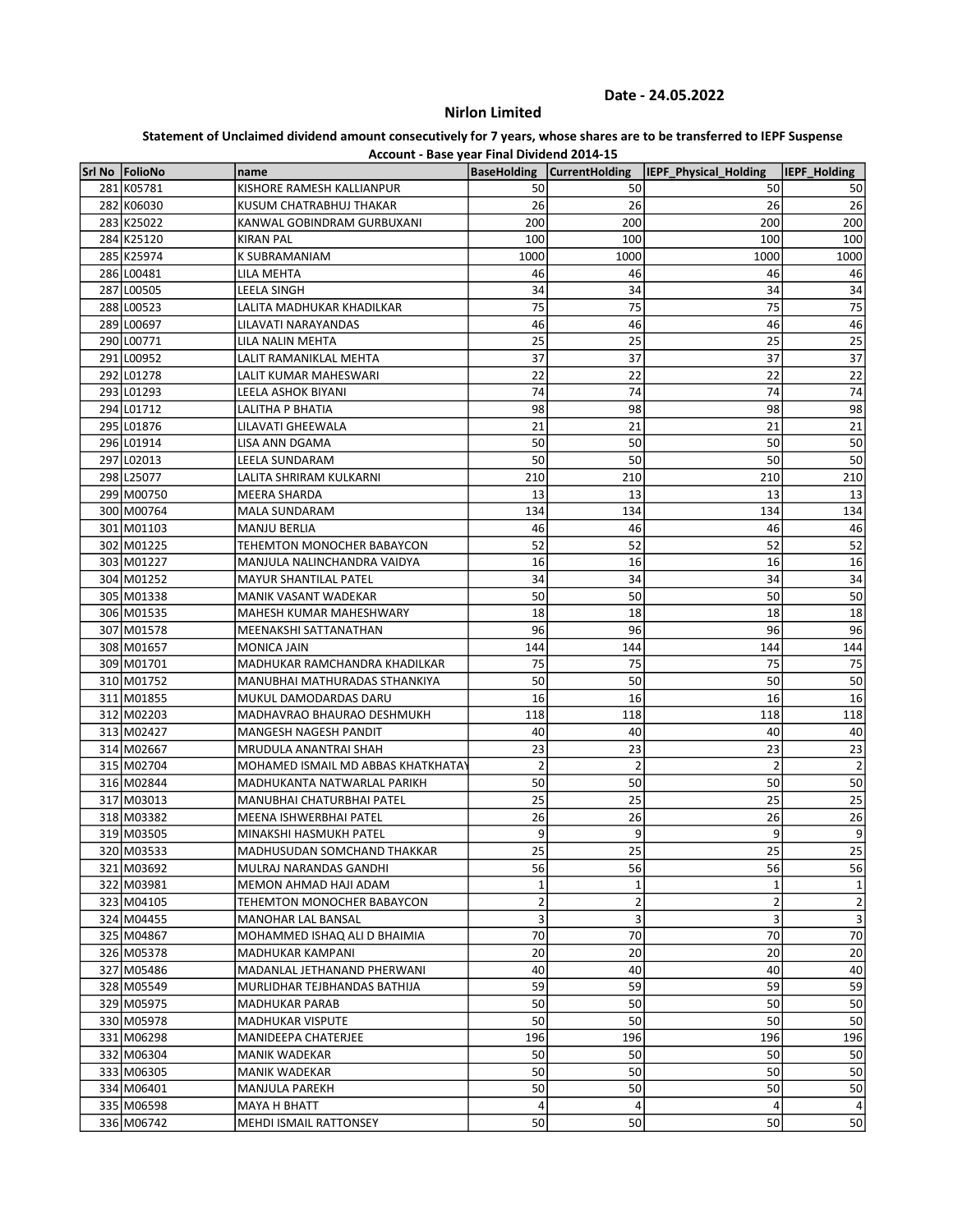# Nirlon Limited

| Account - Base year Final Dividend 2014-15 |                                    |                    |                       |                       |                     |
|--------------------------------------------|------------------------------------|--------------------|-----------------------|-----------------------|---------------------|
| Srl No FolioNo                             | name                               | <b>BaseHolding</b> | <b>CurrentHolding</b> | IEPF_Physical_Holding | <b>IEPF Holding</b> |
| 337 M06766                                 | MEHUL SURESHCHANDRA JOSHI          | 98                 | 98                    | 98                    | 98                  |
| 338 M06962                                 | <b>MOHINI AGNANI</b>               | 48                 | 48                    | 48                    | 48                  |
| 339 M07031                                 | SUPRABHA GADE                      | 30                 | 30                    | 30                    | 30                  |
| 340 N00043                                 | <b>NARAYAN SHETTY</b>              | 854                | 854                   | 854                   | 854                 |
| 341 N00308                                 | NOOKA RAJESWARI CHECKA             | 166                | 166                   | 166                   | 166                 |
| 342 N00361                                 | NARIMAN DARABSHAW MISTRY           | 50                 | 50                    | 50                    | 50                  |
| 343 N00679                                 | NARENDRA RAJARAM MALUSARE          | 63                 | 63                    | 63                    | 63                  |
| 344 N00691                                 | NIRMALA PREMJI THACKER             | 270                | 270                   | 270                   | 270                 |
| 345 N01103                                 | NARAYAN RAO NAVAD                  | 85                 | 85                    | 85                    | 85                  |
| 346 N01487                                 | NIRMAL KUMAR BHAIYA                | 194                | 194                   | 194                   | 194                 |
| 347 N01686                                 | NALINI ARUNKUMAR SHAH              | 68                 | 68                    | 68                    | 68                  |
| 348 N01991                                 | NAVIN M CHHEDA                     | 3                  | 3                     | 3                     | 3                   |
| 349 N02019                                 | NARENDRA KARSONDAS                 | 147                | 147                   | 147                   | 147                 |
| 350 N02103                                 | NARENDRA SWARUP                    | 42                 | 42                    | 42                    | 42                  |
| 351 N02275                                 | NAGA RANGANATHA PRABHU             | 25                 | 25                    | 25                    | 25                  |
| 352 N02294                                 | NAVIN HARAKISANDAS KISHNADWALLA    | 50                 | 50                    | 50                    | 50                  |
| 353 N02368                                 | NIMISH JAYANT VAKIL                | 5                  | 5                     | 5                     | 5                   |
| 354 N02417                                 | <b>NALINI ARUNDALE</b>             | 53                 | 53                    | 53                    | 53                  |
| 355 N02544                                 | NAINI CHANDRAKANT                  | 25                 | 25                    | 25                    | 25                  |
| 356 N03056                                 | NAINA BANSILAL HARIANI             | 100                | 100                   | 100                   | 100                 |
| 357 N03148                                 | SARITHA BHATT                      | 96                 | 96                    | 96                    | 96                  |
| 358 N05706                                 | N H RAMASWAMI                      | 196                | 196                   | 196                   | 196                 |
| 359 N05964                                 | <b>NARENDRA NATH</b>               | 98                 | 98                    | 98                    | 98                  |
| 360 N05973                                 | NARENDRA SHANTILAL BODIWALA        | 50                 | 50                    | 50                    | 50                  |
| 361 N06039                                 | NASIMA SIDDIQUE                    | 79                 | 79                    | 79                    | 79                  |
| 362 N06040                                 | NASIMA SIDDIQUE                    | 117                | 117                   | 117                   | 117                 |
| 363 N06149                                 | NAYANTARA GANDBHIR                 | 110                | 110                   | 110                   | 110                 |
| 364 N06551                                 | NIRMALA UTTAMCHAND MANDALIA        | 40                 | 40                    | 40                    | 40                  |
| 365 N20015                                 | NARENDRA H SHETH                   | 98                 | 98                    | 98                    | 98                  |
| 366 N28614                                 | NARANDAS VITHALDAS BADIANI         | 58                 | 58                    | 58                    | 58                  |
| 367 000290                                 | <b>OMPRAKASH DAGA</b>              | 23                 | 23                    | 23                    | 23                  |
| 368 000323                                 | OMPRAKASH CHAWLA                   | 32                 | 32                    | 32                    | 32                  |
| 369 000334                                 | OMPRAKASH CHAWLA                   | 3                  | 3                     | 3                     | 3                   |
| 370 000335                                 | OMPRAKASH CHAWLA                   | 3                  | 3                     | 3                     | 3                   |
| 371 P00049                                 | PADMASINI NARAYAN SHETTY           | 1296               | 1296                  | 1296                  | 1296                |
| 372 P00072                                 |                                    | 2963               | 2963                  | 2963                  | 2963                |
|                                            | PADMASINI NARAYAN SHETTY           | 4                  | 4                     |                       |                     |
| 373 P00073                                 | PREMA KAMATH                       |                    |                       | 4                     | 4                   |
| 374 P00242                                 | PIYUSH HARIPRASAD VASA             | 20                 | 20                    | 20                    | 20                  |
| 375 P00769                                 | JAYSHREE NATVERLAL PATEL           | 50                 | 50                    | 50                    | 50                  |
| 376 P00916                                 | PRABHA DUTTA                       | 25                 | 25                    | 25                    | 25                  |
| 377 P01044                                 | P PAL SETHI                        | 889                | 889                   | 889                   | 889                 |
| 378 P01084                                 | PHOOLCHAND H JAIN                  | 148                | 148                   | 148                   | 148                 |
| 379 P01210                                 | PHIROZ NANABHOY PAGDIWALA          | 222                | 222                   | 222                   | 222                 |
| 380 P01370                                 | P K GOPAL RAJ                      | 86                 | 86                    | 86                    | 86                  |
| 381 P01373                                 | PALUR SADASIVA RAMARATNAM          | 134                | 134                   | 134                   | 134                 |
| 382 P01426                                 | PRAMOD RAMDAS NADPUROHIT           | 91                 | 91                    | 91                    | 91                  |
| 383 P01458                                 | PRATIXA DHIMANTRAY JASANI          | 18                 | 18                    | 18                    | 18                  |
| 384 P01559                                 | PERUVMBA SHIVARAMAKRISHNA SAROJINI | 217                | 217                   | 217                   | 217                 |
| 385 P01562                                 | P N UDAYA SHANKAR                  | 50                 | 50                    | 50                    | 50                  |
| 386 P01963                                 | PADMA DINESH KADAM                 | 100                | 100                   | 100                   | 100                 |
| 387 P01965                                 | PILOO NOSHIR SAHIAR                | 238                | 238                   | 238                   | 238                 |
| 388 P02238                                 | PRAVINA PRAKASH VERNEKAR           | 58                 | 58                    | 58                    | 58                  |
| 389 P02442                                 | PRAVIN P JHAVERI                   | 252                | 252                   | 252                   | 252                 |
| 390 P02617                                 | PRABHAKAR GANESH PUROHIT           | 100                | 100                   | 100                   | 100                 |
| 391 P02887                                 | PARAG GAYATRIPRASAD PANDIT         | 22                 | 22                    | 22                    | 22                  |
| 392 P03366                                 | PARVEEN RANI JAIRATH               | $\mathbf{1}$       | 1                     | 1                     | $\vert$ 1           |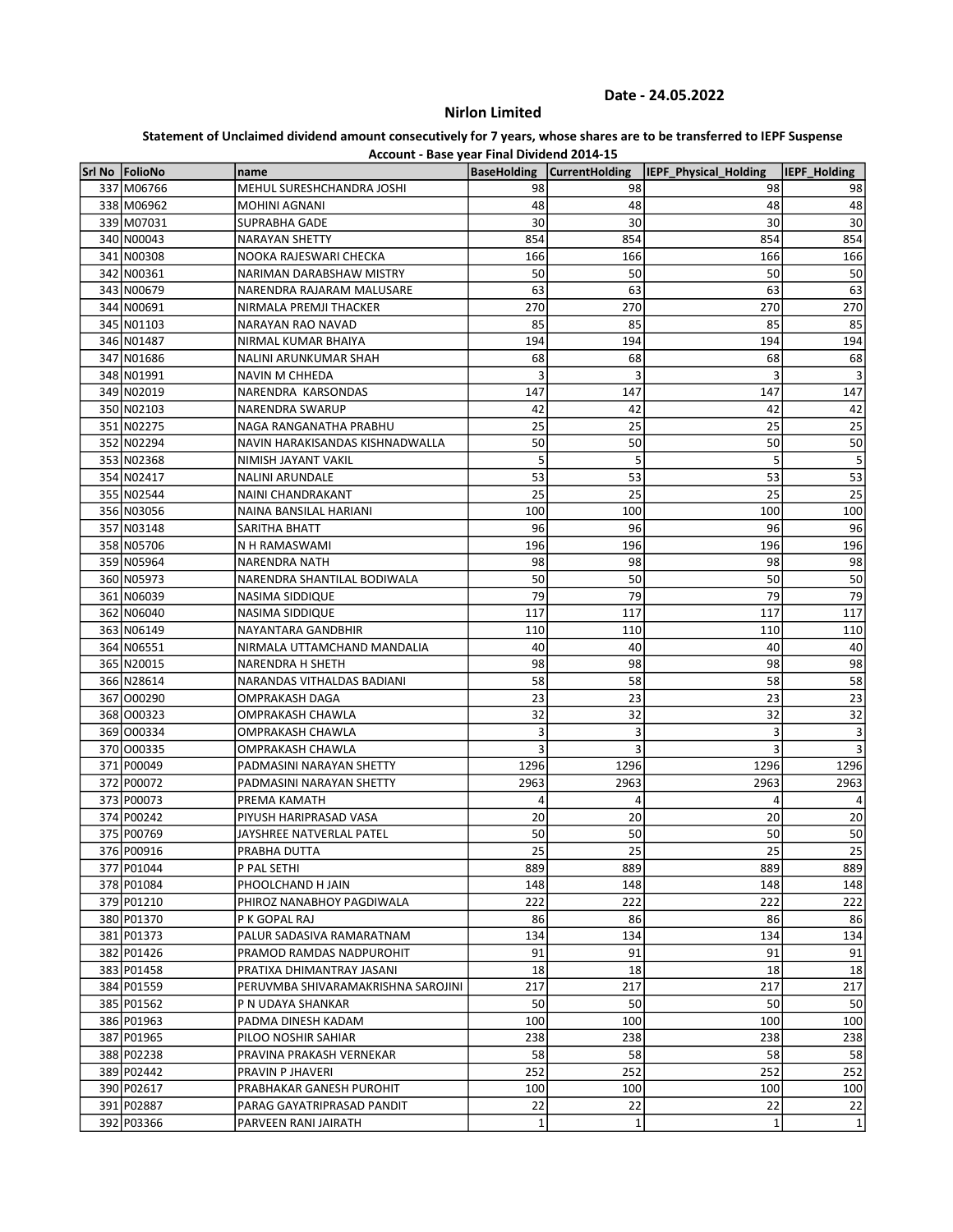# Nirlon Limited

| Account - Base year Final Dividend 2014-15 |                              |                    |                       |                       |              |  |
|--------------------------------------------|------------------------------|--------------------|-----------------------|-----------------------|--------------|--|
| Srl No FolioNo                             | name                         | <b>BaseHolding</b> | <b>CurrentHolding</b> | IEPF_Physical_Holding | IEPF Holding |  |
| 393 P03697                                 | PAWAN VOHRA                  | 96                 | 96                    | 96                    | 96           |  |
| 394 P03922                                 | PADMA JANARDAN SHETYE        | 76                 | 76                    | 76                    | 76           |  |
| 395 P04097                                 | PRAVINKUMAR VITHALDAS VED    | 20                 | 20                    | 20                    | 20           |  |
| 396 P04328                                 | PRAKASH KAKAD                | 40                 | 40                    | 40                    | 40           |  |
| 397 P04864                                 | PANKAJ NATH                  | 98                 | 98                    | 98                    | 98           |  |
| 398 P04897                                 | PANNA NITIN MEHTA            | 98                 | 98                    | 98                    | 98           |  |
| 399 P04898                                 | PANNA R SHETHJI              | 196                | 196                   | 196                   | 196          |  |
| 400 P05018                                 | PARVATI MALPANI              | 40                 | 40                    | 40                    | 40           |  |
| 401 P05074                                 | PERSIS KHUSHRU DRIVER        | 70                 | 70                    | 70                    | 70           |  |
| 402 P05184                                 | PRABHA RAJ GUPTA             | 24                 | 24                    | 24                    | 24           |  |
| 403 P05226                                 | PRABHAT KHARE                | 196                | 196                   | 196                   | 196          |  |
| 404 P05236                                 | PRABHAVATI PATEL             | 50                 | 50                    | 50                    | 50           |  |
| 405 P05416                                 | RAGHUNATH KRISHNA DATE       | 117                | 117                   | 117                   | 117          |  |
| 406 P05456                                 | PRAN NARABHERAM AKHANI       | 5                  | 5                     | 5                     | 5            |  |
| 407 P05666                                 | PRIYA SODHANI                | 6                  | 6                     | 6                     | 6            |  |
| 408 P05805                                 | PUSHPA SUNDARARAJ            | 50                 | 50                    | 50                    | 50           |  |
| 409 P07872                                 | RAKESH VINODBHAI KHIRA       | 21                 | 21                    | 21                    | 21           |  |
| 410 P08274                                 | UMA KANT GARG                | 35                 | 35                    | 35                    | 35           |  |
| 411 P08344                                 | ILA S MEHTA                  | 150                | 150                   | 150                   | 150          |  |
| 412 P08442                                 | <b>SURESH J SHAH</b>         | 100                | 100                   | 100                   | 100          |  |
| 413 P08592                                 | SAAD AHMED ANSARI            | 196                | 196                   | 196                   | 196          |  |
| 414 P08799                                 | MEENAKSHI M SHAH             | 731                | 731                   | 731                   | 731          |  |
| 415 P08937                                 | LODAYA PIYOSH TOKARSI        | 367                | 367                   | 367                   | 367          |  |
| 416 P08972                                 | DURGA DEVI BAGREE            | 50                 | 50                    | 50                    | 50           |  |
| 417 P09741                                 | <b>SIMIT M SHAH</b>          | 878                | 878                   | 878                   | 878          |  |
| 418 P10114                                 | REKHA SURESH SALI            | 196                | 196                   | 196                   | 196          |  |
| 419 P10229                                 | <b>HABEL DANIEL</b>          | 917                | 917                   | 917                   | 917          |  |
| 420 P10587                                 | <b>MANJU SINGH</b>           | 6                  | 6                     | 6                     | 6            |  |
| 421 P10617                                 | <b>MALAY KALRA</b>           | 52                 | 52                    | 52                    | 52           |  |
| 422 P10633                                 | NAVIN KUMER JAIN             | 35                 | 35                    | 35                    | 35           |  |
| 423 P25029                                 | PRABHAKAR PANGERKAR          | 98                 | 98                    | 98                    | 98           |  |
| 424 P25046                                 | PRAKASH PRABHAKAR HATDARE    | 100                | 100                   | 100                   | 100          |  |
| 425 P25047                                 | PRAKASH PRABHAKAR KATDARE    | 20                 | 20                    | 20                    | 20           |  |
| 426 P25048                                 | PRAKASH PRABHAKAR KATDARE    | 100                | 100                   | 100                   | 100          |  |
| 427 P25049                                 | PRAKASH PRABHAKAR KATDARE    | 10                 | 10                    | 10                    | 10           |  |
| 428 P25050                                 | PRAKASH PRABHAKAR KATDARE    | 100                | 100                   | 100                   | 100          |  |
| 429 P25502                                 | PRANAV ARVIND GANDHI         | 46                 | 46                    | 46                    | 46           |  |
| 430 P25751                                 | PALACHANDRA MOKSHAGUNDAM     | 84                 | 84                    | 84                    | 84           |  |
| 431 P42134                                 | PRATIMA SHARAD RUPAREL       | 250                | 250                   | 250                   | 250          |  |
| 432 P42189                                 | PRAKASH C. SHAH              | 92                 | 92                    | 92                    | 92           |  |
| 433 P42190                                 | PRAKASH C. SHAH              | 92                 | 92                    | 92                    | 92           |  |
| 434 Q00538                                 | MADHU LHILA                  | 20                 | 20                    | 20                    | 20           |  |
| 435 Q00582                                 | <b>PUSHPA PURI</b>           | 20                 | 20                    | 20                    | 20           |  |
| 436 Q00670                                 | H C BHATT                    | 64                 | 64                    | 64                    | 64           |  |
| 437 Q01076                                 | SUJATA KAMATH                | 67                 | 67                    | 67                    | 67           |  |
| 438 Q01352                                 | SOONA SAM DOTIWALA           | 136                | 136                   | 136                   | 136          |  |
| 439 Q01763                                 | ASHARANI MOHANLAL SHARMA     | 50                 | 50                    | 50                    | 50           |  |
| 440 Q01942                                 | HARPREET KAUR KAMRA          | 175                | 175                   | 175                   | 175          |  |
| 441 Q05099                                 | NANIWADEKAR DEEPAK RAGHUNATH | 50                 | 50                    | 50                    | 50           |  |
| 442 Q05716                                 | <b>BHAVNA Y VOHRA</b>        | 50                 | 50                    | 50                    | 50           |  |
| 443 Q06931                                 | RAM DEVI YADAV               | 39                 | 39                    | 39                    | 39           |  |
| 444 Q07413                                 | LALIT KUMAR JAIN             | 31                 | 31                    | 31                    | 31           |  |
| 445 Q07502                                 | SOONA SAM DOTIWALA           | 337                | 337                   | 337                   | 337          |  |
| 446 Q07836                                 | DIPIKA K SHAH                | 164                | 164                   | 164                   | 164          |  |
| 447 Q07908                                 | NAROTTAMDAS MERCHANT         | 196                | 196                   | 196                   | 196          |  |
| 448 Q08137                                 | ASHOK DATTATRAYA MAHAJAN     | 98                 | 98                    | 98                    | 98           |  |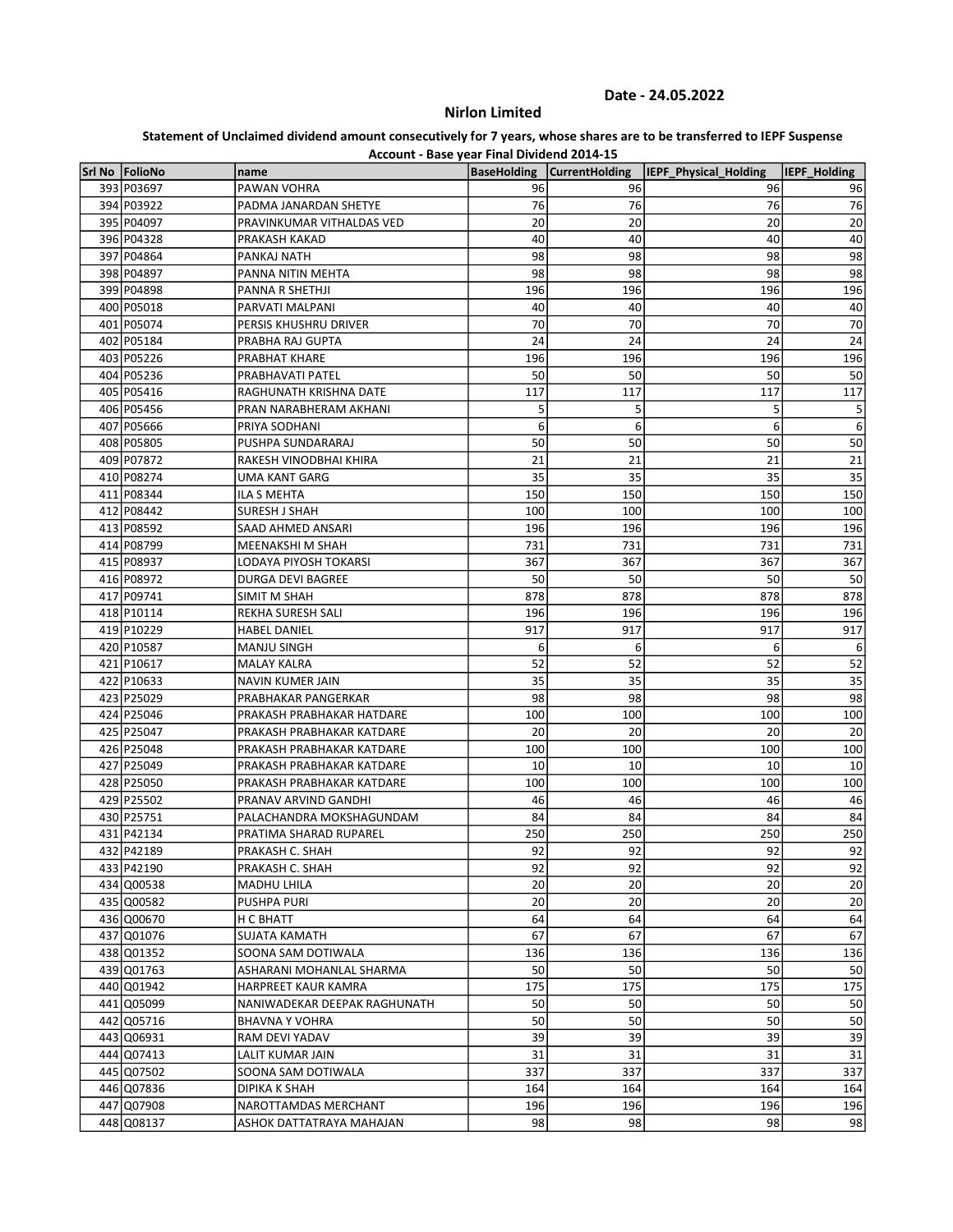# Nirlon Limited

| Account - Base year Final Dividend 2014-15 |  |  |  |  |  |
|--------------------------------------------|--|--|--|--|--|
|--------------------------------------------|--|--|--|--|--|

| Srl No FolioNo | name                           |                | BaseHolding   CurrentHolding | IEPF_Physical_Holding    | <b>IEPF Holding</b> |
|----------------|--------------------------------|----------------|------------------------------|--------------------------|---------------------|
| 449 Q09333     | P S PARIKH                     | 12             | 12                           | 12                       | 12                  |
| 450 Q09522     | PARINDA DEVIDAS SAMPAT         | 57             | 57                           | 57                       | 57                  |
| 451 Q10108     | MANJULABEN RAMESH PATEL        | 98             | 98                           | 98                       | 98                  |
| 452 Q10146     | HARSHA KUMAR BASU              | 6              | 6                            | 6                        | 6                   |
| 453 Q10658     | HEMANT KANTILAL SHAH           | $\mathbf 1$    | $\mathbf 1$                  | $\mathbf 1$              | $\mathbf 1$         |
| 454 Q11115     | DEEPAK KANJIBHAI PATEL         | 50             | 50                           | 50                       | 50                  |
| 455 Q11502     | SHANTIDEVI JASHWANTRAY TRIVEDI | 67             | 67                           | 67                       | 67                  |
| 456 Q11711     | VASANTHI PRABHU                | 11             | 11                           | 11                       | 11                  |
| 457 Q12099     | MADHUSUDAN MANILAL SHAH        | 84             | 84                           | 84                       | 84                  |
| 458 Q12128     | MARIA YOLANDA NORONHA          | 50             | 50                           | 50                       | 50                  |
| 459 Q12155     | <b>UDEY BHANU GUPTA</b>        | 3              | 3                            | 3                        | $\mathbf{3}$        |
| 460 Q12329     | VISHWANATH KINI                | 36             | 36                           | 36                       | 36                  |
| 461 Q13430     | CHAMBOO GUPTA                  | 46             | 46                           | 46                       | 46                  |
| 462 Q13860     | VISHWANATH KINI                | 39             | 39                           | 39                       | 39                  |
| 463 Q13885     | KAMLESH K SHAH                 | 19             | 19                           | 19                       | 19                  |
| 464 Q14036     | ARVIND MANGALDAS PAKVASA       | 50             | 50                           | 50                       | 50                  |
| 465 Q14319     | <b>KAVITA THAKUR</b>           | 196            | 196                          | 196                      | 196                 |
|                |                                |                |                              |                          |                     |
| 466 Q14801     | MANOHAR LAL BANSAL             | 50             | 50                           | 50                       | 50                  |
| 467 Q15056     | C KAMARAJ                      | 50             | 50                           | 50                       | 50                  |
| 468 Q15238     | PREM LATA TAPARIA              | 12             | 12                           | 12                       | 12                  |
| 469 Q15244     | RUPA KAMLESH SHAH              | 25             | 25                           | 25                       | 25                  |
| 470 Q15286     | MALA SUNDARAM                  | 84             | 84                           | 84                       | 84                  |
| 471 Q15448     | PRAMILA SHANTILAL DALAL        | 55             | 55                           | 55                       | 55                  |
| 472 Q15902     | MAHENDRA P MEHTA               | 20             | 20                           | 20                       | 20                  |
| 473 Q15974     | <b>NEETA B DEWANI</b>          | 50             | 50                           | 50                       | 50                  |
| 474 Q16222     | PRAMILA SHANTILAL DALAL        | 45             | 45                           | 45                       | 45                  |
| 475 Q16341     | STEVEN JOHN BAPTISTA           | 184            | 184                          | 184                      | 184                 |
| 476 Q16576     | HEMANT RAJARAM PARAB           | 50             | 50                           | 50                       | 50                  |
| 477 Q17749     | SMITA JANAK DESAI              | 171            | 171                          | 171                      | 171                 |
| 478 Q17913     | ISHWAR CHAND AGARWAL           | 6              | 6                            | 6                        | 6                   |
| 479 Q17940     | KAVITA GUL AHUJA               | 300            | 300                          | 300                      | 300                 |
| 480 Q17971     | POONAM RAHEJA                  | 20             | 20                           | 20                       | 20                  |
| 481 Q18377     | VISHWANATH KINI                | 44             | 44                           | 44                       | 44                  |
| 482 Q18435     | ARUN KRISHNALAL MUNSIF         | 50             | 50                           | 50                       | 50                  |
| 483 Q18442     | RUPA K SHAH                    | 6              | 6                            | 6                        | 6                   |
| 484 Q18678     | JAVERBHAI NAROTAMBHAI PATEL    | 196            | 196                          | 196                      | 196                 |
| 485 Q19846     | RAVI VINOD SHAH                | 1              | $\mathbf{1}$                 | $\mathbf 1$              | 1                   |
| 486 Q20106     | TARANATH CHANDAYYA KOTIAN      | 7              | 7                            | 7                        | 7                   |
| 487 Q20245     | NAVINCHANDRA CHANDULAL         | 13             | 13                           | 13                       | 13                  |
| 488 Q20622     | DINESH ANANT PAI               | 50             | 50                           | 50                       | 50                  |
| 489 Q20969     | HIRALAL SHAH                   | 150            | 150                          | 150                      | 150                 |
| 490 Q21127     | SHEKHAR CHATTERJEE             | 432            | 432                          | 432                      | 432                 |
| 491 Q21307     | ANGELINA DSOUZA                | 391            | 391                          | 391                      | 391                 |
| 492 Q21338     | SMITA JANAK DESAI              | 1270           | 1270                         | 1270                     | 1270                |
| 493 Q21789     | SMITA JANAK DESAI              | 209            | 209                          | 209                      | 209                 |
| 494 Q21961     | ANITA VARMA                    | 100            | 100                          | 100                      | 100                 |
| 495 Q22364     | K K KHURANA                    | 5              | 5                            | 5                        | -5                  |
| 496 Q22869     | SHOBHARANI P GANDHI            | 150            | 150                          | 150                      | 150                 |
| 497 Q23334     | SUMITRA ANKUSH TULASKAR        | 391            | 391                          | 391                      | 391                 |
| 498 Q23519     | SUDESH P GUPTA                 | 50             | 50                           | 50                       | 50                  |
| 499 Q23719     | MEENA KUMARI NANDA             | 100            | 100                          | 100                      | 100                 |
| 500 Q23812     | SURESH KUMAR SEHGAL            | 400            | 400                          | 400                      | 400                 |
| 501 Q23967     | PUSHKAR MOTIRAM JAMSANDEKAR    | 196            | 196                          | 196                      | 196                 |
| 502 Q24141     | YASMEEN SULTANA                | 50             | 50                           | 50                       | 50                  |
| 503 Q24250     | RADHA SARAF                    | $\overline{7}$ | $\boldsymbol{7}$             | $\overline{\phantom{a}}$ | $\boldsymbol{7}$    |
| 504 Q24251     | SAWAR MAL SARAF                | 4              | 4                            | 4                        | $\vert 4 \vert$     |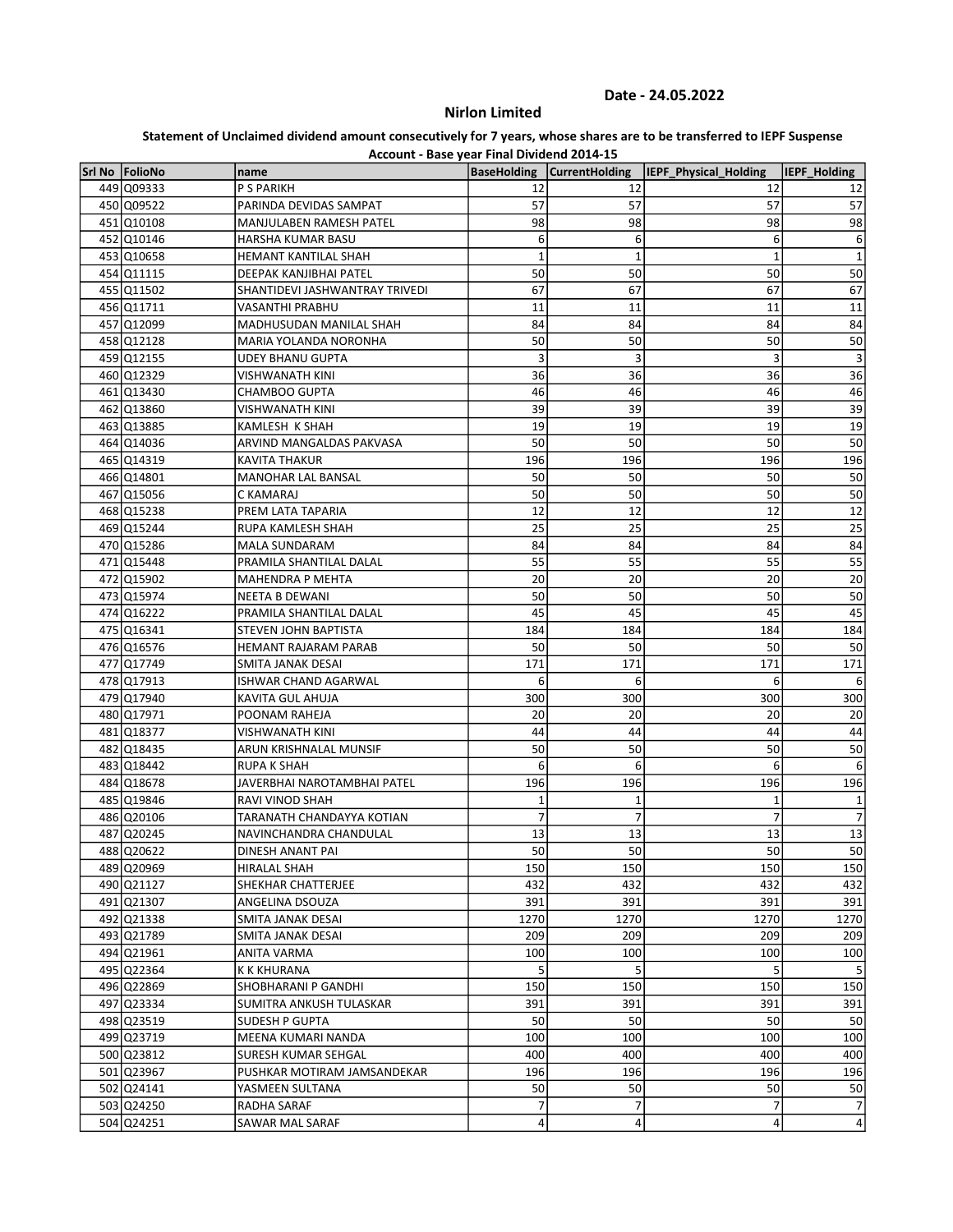# Nirlon Limited

| Account - Base year Final Dividend 2014-15 |                               |                    |                       |                       |              |  |
|--------------------------------------------|-------------------------------|--------------------|-----------------------|-----------------------|--------------|--|
| Srl No FolioNo                             | name                          | <b>BaseHolding</b> | <b>CurrentHolding</b> | IEPF_Physical_Holding | IEPF_Holding |  |
| 505 Q24252                                 | RADHA SARAF                   | 6                  | 6                     | 6                     | 6            |  |
| 506 Q24418                                 | MAHENDRAKUMAR A SHAH          | 96                 | 96                    | 96                    | 96           |  |
| 507 Q24438                                 | PAYAL R GUPTA                 | 100                | 100                   | 100                   | 100          |  |
| 508 Q24440                                 | KAMALA P NAHAR                | 150                | 150                   | 150                   | 150          |  |
| 509 Q24692                                 | RAJESH MANUBHAI DOSHI         | 43                 | 43                    | 43                    | 43           |  |
| 510 Q24787                                 | BHARATKUMAR BHABHUTMAL SHAH   | 20                 | 20                    | 20                    | 20           |  |
| 511 Q24840                                 | SAROJ K DATTA                 | 105                | 105                   | 105                   | 105          |  |
| 512 Q24882                                 | <b>CHANDRAKANT P BHATT</b>    | 48                 | 48                    | 48                    | 48           |  |
| 513 Q26130                                 | <b>BALKRISHNA B RAMI</b>      | 3                  | 3                     | 3                     | 3            |  |
| 514 Q26196                                 | R KISHOR KUMAR                | 96                 | 96                    | 96                    | 96           |  |
| 515 Q26209                                 | VIKRAM V KAULAGEKAR           | 98                 | 98                    | 98                    | 98           |  |
| 516 Q27290                                 | DHIRUBHAI KHETSHI DOSHI       | 100                | 100                   | 100                   | 100          |  |
| 517 Q27366                                 | MOHANLAL RAJARAM RAJPUT       | 98                 | 98                    | 98                    | 98           |  |
| 518 Q28551                                 | HIREN VASANTRAI MANDIVIYA     | 50                 | 50                    | 50                    | 50           |  |
| 519 Q28736                                 | NATWARLAL NANALAL MEHTA       | 196                | 196                   | 196                   | 196          |  |
| 520 Q28748                                 | VASUMATI PRANLAL SHAH         | 100                | 100                   | 100                   | 100          |  |
| 521 Q29482                                 | HANSA J PARIKH                | 100                | 100                   | 100                   | 100          |  |
| 522 Q29558                                 | ARUN RAMCHANDRA MAJREKAR      | 3                  | 3                     | 3                     | 3            |  |
| 523 Q30217                                 | <b>GOPALJI M BHANDERI</b>     | 98                 | 98                    | 98                    | 98           |  |
| 524 Q30362                                 | JEETU S JODAVAT               | 239                | 239                   | 239                   | 239          |  |
| 525 Q30447                                 | DEEPTY AGARWAL                | 25                 | 25                    | 25                    | 25           |  |
| 526 Q30459                                 | RASHMI SONI                   | 27                 | 27                    | 27                    | 27           |  |
| 527 Q30595                                 | <b>VIPUL P ADHVARYU</b>       | 100                | 100                   | 100                   | 100          |  |
| 528 Q30610                                 | RATILAL BABUBHAI AHIR         | 50                 | 50                    | 50                    | 50           |  |
| 529 Q30667                                 | JER JAL GILDER                | 63                 | 63                    | 63                    | 63           |  |
| 530 Q30668                                 | JER JAL GILDER                | 63                 | 63                    | 63                    | 63           |  |
| 531 Q30717                                 | <b>CHITRA SHETH</b>           | 500                | 500                   | 500                   | 500          |  |
| 532 Q31828                                 | SHAILESH GIRJASHANKER MEHTA   | 976                | 976                   | 976                   | 976          |  |
| 533 Q31932                                 | S NELLAIAPPAN                 | 24                 | 24                    | 24                    | 24           |  |
| 534 Q32246                                 | RAJNIKANT SHANTICHAND JHAVERI | 49                 | 49                    | 49                    | 49           |  |
| 535 Q32406                                 | PRAGNABEN ANILKANT SHAH       | 46                 | 46                    | 46                    | 46           |  |
| 536 Q32474                                 | RADHA DEVI KEDIA              | 10                 | 10                    | 10                    | 10           |  |
| 537 Q33179                                 | RAKHIBEN ANILKANT SHAH        | 40                 | 40                    | 40                    | 40           |  |
| 538 Q33180                                 | RAKHIBEN ANILKANT SHAH        | 48                 | 48                    | 48                    | 48           |  |
| 539 Q33181                                 | RAKHIBEN ANILKANT SHAH        | 48                 | 48                    | 48                    | 48           |  |
| 540 Q33182                                 | RAKHIBEN ANILKANT SHAH        | 41                 | 41                    | 41                    | 41           |  |
| 541 Q33183                                 | RAKHIBEN ANILKANT SHAH        | 48                 | 48                    | 48                    | 48           |  |
| 542 Q33184                                 | RAKHIBEN ANILKANT SHAH        | 47                 | 47                    | 47                    | 47           |  |
| 543 Q33877                                 | G POONAMCHAND                 | 98                 | 98                    | 98                    | 98           |  |
| 544 Q33932                                 | VEENABEN RAMNIKLAL GANDHI     | 391                | 391                   | 391                   | 391          |  |
| 545 Q34038                                 | OM PRAKASH AGARWALA           | 50                 | 50                    | 50                    | 50           |  |
| 546 Q34165                                 | <b>BHAGWAN DAS GEHANI</b>     | 50                 | 50                    | 50                    | 50           |  |
| 547 Q34583                                 | RAMESH KESWANI                | 3                  | 3                     | 3                     | $\mathbf{3}$ |  |
| 548 Q34711                                 | SOODA MAHABAL SHETTY          | 100                | 100                   | 100                   | 100          |  |
| 549 Q34922                                 | VINUBHAI CHHOTABHAI PATEL     | 391                | 391                   | 391                   | 391          |  |
| 550 Q35023                                 | NIMESH P VORA                 | 200                | 200                   | 200                   | 200          |  |
| 551 Q35485                                 | NISHA DACUNHA                 | 160                | 160                   | 160                   | 160          |  |
| 552 Q35709                                 | TANUMANSHA BAGRODIA           | 50                 | 50                    | 50                    | 50           |  |
| 553 Q35802                                 | AKSHAY B PAKVASA              | 274                | 274                   | 274                   | 274          |  |
| 554 Q35853                                 | DAGADU ANANDA ROTE            | 191                | 191                   | 191                   | 191          |  |
| 555 Q35967                                 | SMITA JANAK DESAI             | 11                 | 11                    | 11                    | 11           |  |
| 556 Q36416                                 | SHANKARA S SHARMA             | 100                | 100                   | 100                   | 100          |  |
|                                            |                               | 200                | 200                   | 200                   | 200          |  |
| 557 Q36442                                 | SHANKARLAL GOPALJI VADOR      | 50                 |                       | 50                    |              |  |
| 558 Q36509                                 | TANUMANSHA BAGRODIA           | 48                 | 50<br>48              | 48                    | 50           |  |
| 559 Q36685                                 | SWETA KHEMKA                  |                    |                       |                       | 48           |  |
| 560 Q36982                                 | KUMUDBEN PRAVINCHANDRA SHAH   | 1                  | 1                     | $\mathbf{1}$          | 1            |  |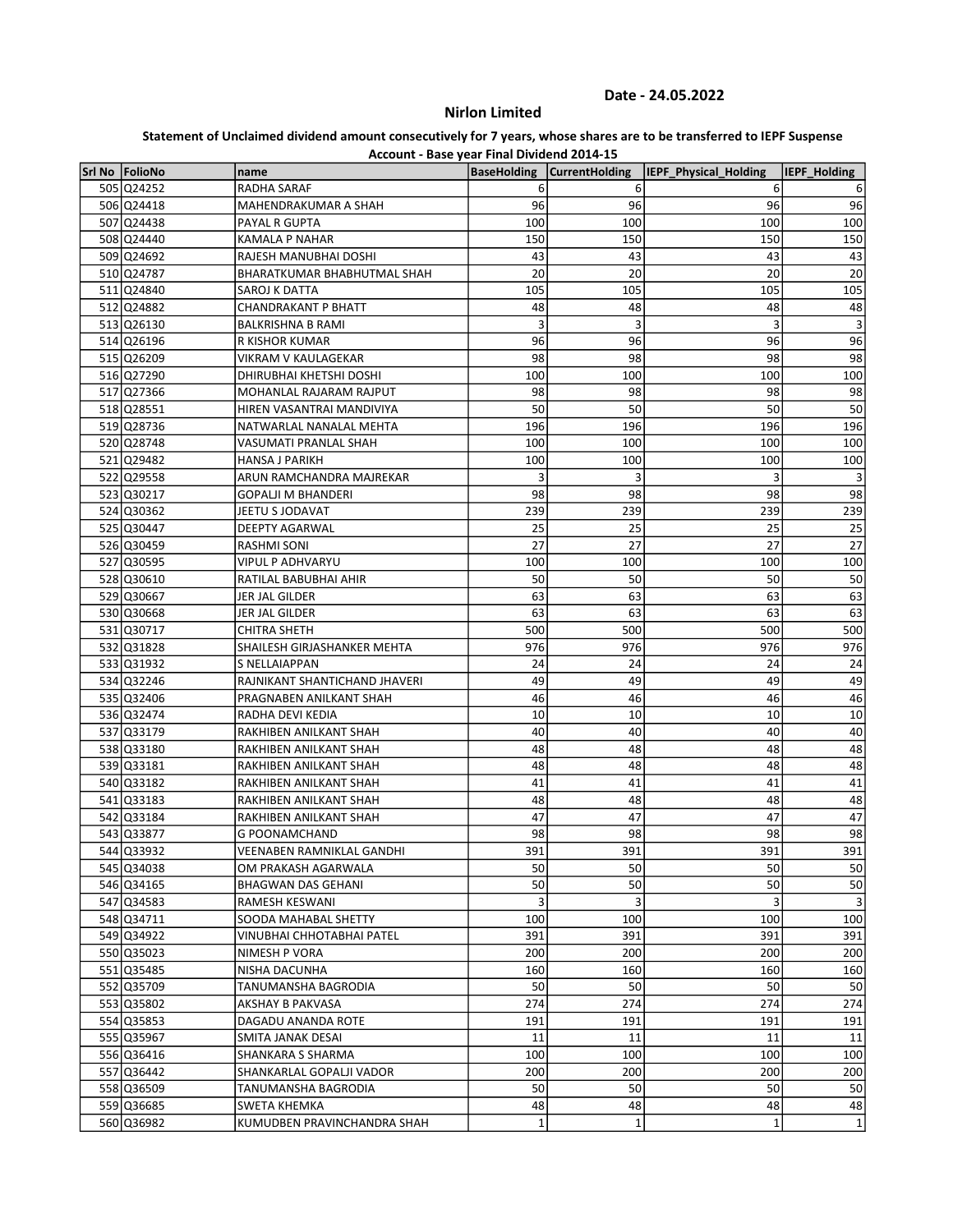# Nirlon Limited

|                | Account - Base year Final Dividend 2014-15 |                    |                       |                       |                |
|----------------|--------------------------------------------|--------------------|-----------------------|-----------------------|----------------|
| Srl No FolioNo | name                                       | <b>BaseHolding</b> | <b>CurrentHolding</b> | IEPF_Physical_Holding | IEPF Holding   |
| 561 Q37372     | <b>CHANDRIKA GALA</b>                      | 196                | 196                   | 196                   | 196            |
| 562 Q37539     | GOUTAM DAGDULAL JAMDAR                     | 46                 | 46                    | 46                    | 46             |
| 563 Q37738     | <b>BIREN H SHAH</b>                        | 500                | 500                   | 500                   | 500            |
| 564 Q37880     | NIMESH H GAJIWALA                          | 196                | 196                   | 196                   | 196            |
| 565 Q37943     | <b>CHITRA PANIKKER</b>                     | 96                 | 96                    | 96                    | 96             |
| 566 Q37977     | <b>GYAN P AGARWAL</b>                      | 50                 | 50                    | 50                    | 50             |
| 567 Q37988     | KALPANA D SHAH                             | 191                | 191                   | 191                   | 191            |
| 568 Q38046     | SHEETAL SURESH MEHENDALE                   | 50                 | 50                    | 50                    | 50             |
| 569 Q38296     | ITSUKO ISHWARLAL MEHTA                     | 818                | 818                   | 818                   | 818            |
| 570 Q38334     | <b>GAYA PRASAD SINGH</b>                   | 92                 | 92                    | 92                    | 92             |
| 571 Q38428     | SHERNAZ SHARUKH AVARI                      | 50                 | 50                    | 50                    | 50             |
| 572 Q38718     | CHANDRABAI                                 | 476                | 476                   | 476                   | 476            |
| 573 Q38932     | KIRTIKUMAR B SHAH                          | 23                 | 23                    | 23                    | 23             |
| 574 Q38969     | KIRTIKUMAR B SHAH                          | 3                  | 3                     | 3                     | 3              |
| 575 Q39215     | ASHWANI ARORA                              | 48                 | 48                    | 48                    | 48             |
| 576 Q39234     | ASHOK M SUKHWANI                           | 96                 | 96                    | 96                    | 96             |
| 577 Q39286     | <b>BANOO P MUGASETH</b>                    | 196                | 196                   | 196                   | 196            |
| 578 Q39307     | KANTILAL PREMJI VIRA                       | 585                | 585                   | 585                   | 585            |
| 579 Q39440     | AMBALAL GANGARAM PATEL                     | 391                | 391                   | 391                   | 391            |
| 580 Q39768     | <b>RAJESH T NAGAL</b>                      | 35                 | 35                    | 35                    | 35             |
| 581 Q40148     | MAXWELL D'CRUZ                             | 31                 | 31                    | 31                    | 31             |
| 582 Q40173     | <b>MANISH KUMAR GUPTA</b>                  | 98                 | 98                    | 98                    | 98             |
| 583 Q40383     | SIMIT M SHAH                               | 1073               | 1073                  | 1073                  | 1073           |
| 584 Q40522     | TARUN KUMAR YADAV                          | 196                | 196                   | 196                   | 196            |
| 585 Q40528     | JAYANTILAL RANGILDAS                       | 12                 | 12                    | 12                    | 12             |
| 586 Q40648     | ADISH JAIN                                 | 1                  | 1                     | $\mathbf{1}$          | $\mathbf 1$    |
| 587 Q40748     | <b>ADISH JAIN</b>                          | $\mathbf{1}$       | 1                     | $\mathbf 1$           | $\mathbf 1$    |
| 588 Q40791     | R G DABHOLKAR                              | 50                 | 50                    | 50                    | 50             |
| 589 Q40908     | RAWEL KAUR HARJAI                          | 1                  | 1                     | $\mathbf{1}$          | 1              |
| 590 Q41001     | ARVIND PANDURANG VELANKAR                  | 391                | 391                   | 391                   | 391            |
| 591 Q41129     | <b>CHITRA SUNIL PANIKKER</b>               | 333                | 333                   | 333                   | 333            |
| 592 Q41472     | ASHOK KUMAR JHALANI                        | 200                | 200                   | 200                   | 200            |
| 593 Q41492     | HRISHIKESH R UCHILLA                       | 300                | 300                   | 300                   | 300            |
| 594 Q41501     | <b>VED PRAKASH GOEL</b>                    | 75                 | 75                    | 75                    | 75             |
| 595 Q41539     | M KODANDARAMI REDDY                        | 500                | 500                   | 500                   | 500            |
| 596 Q41634     | <b>EKTA KHOSLA</b>                         | 100                | 100                   | 100                   | 100            |
| 597 Q41915     | <b>SUSHIL RISHI</b>                        | 100                | 100                   | 100                   | 100            |
| 598 Q42292     | <b>CHANDRIKA GALA</b>                      | 100                | 100                   | 100                   | 100            |
| 599 Q42378     | AMIT JAYANTILAL SHAH                       | 400                | 400                   | 400                   | 400            |
| 600 Q42403     | RAJIV BHATIA                               | 100                | 100                   | 100                   | 100            |
| 601 Q42613     | <b>MANGESH KOCHIKAR</b>                    | 50                 | 50                    | 50                    | 50             |
| 602 Q42661     | JANARDHAN CHANDAL PATIL                    | 100                | 100                   | 100                   | 100            |
| 603 Q42791     | SAMEENA IQBAL NURSUMAR                     | 100                | 100                   | 100                   | 100            |
| 604 Q42792     | SENILA YUSUF NURSUMAR                      | 200                | 200                   | 200                   | 200            |
| 605 Q42800     | MUBINA MAJID NURSUMAR                      | 200                | 200                   | 200                   | 200            |
| 606 Q42801     | SAMEENA IQBAL NURSUMAR                     | 50                 | 50                    | 50                    | 50             |
| 607 Q43026     | <b>GURUNATH SHANKAR MATHKAR</b>            | 200                | 200                   | 200                   | 200            |
| 608 Q43269     | THAKORBHAI R PATEL                         | 100                | 100                   | 100                   | 100            |
| 609 Q43433     | NISHA TUKARAM ZANKE                        | 100                | 100                   | 100                   | 100            |
| 610 Q43610     | ALFRED M OLIVEIRA                          | 500                | 500                   | 500                   | 500            |
| 611 Q43670     | <b>MANRAJ PRASAD</b>                       | 50                 | 50                    | 50                    | 50             |
| 612 Q43748     | <b>BALDEV</b>                              | 200                | 200                   | 200                   | 200            |
| 613 Q43840     | PADAM KUMAR JAIN                           | 2                  | 2                     | $\overline{2}$        | $\overline{2}$ |
| 614 Q43841     | PADAM KUMAR JAIN                           | $\overline{2}$     | 2                     | $\overline{2}$        | $\mathbf{2}$   |
| 615 Q43843     | RASHMI JAIN                                | $\overline{2}$     | $\overline{2}$        | $\overline{2}$        | $\overline{2}$ |
| 616 Q44633     | <b>SUSHMA KHARE</b>                        | 500                | 500                   | 500                   | 500            |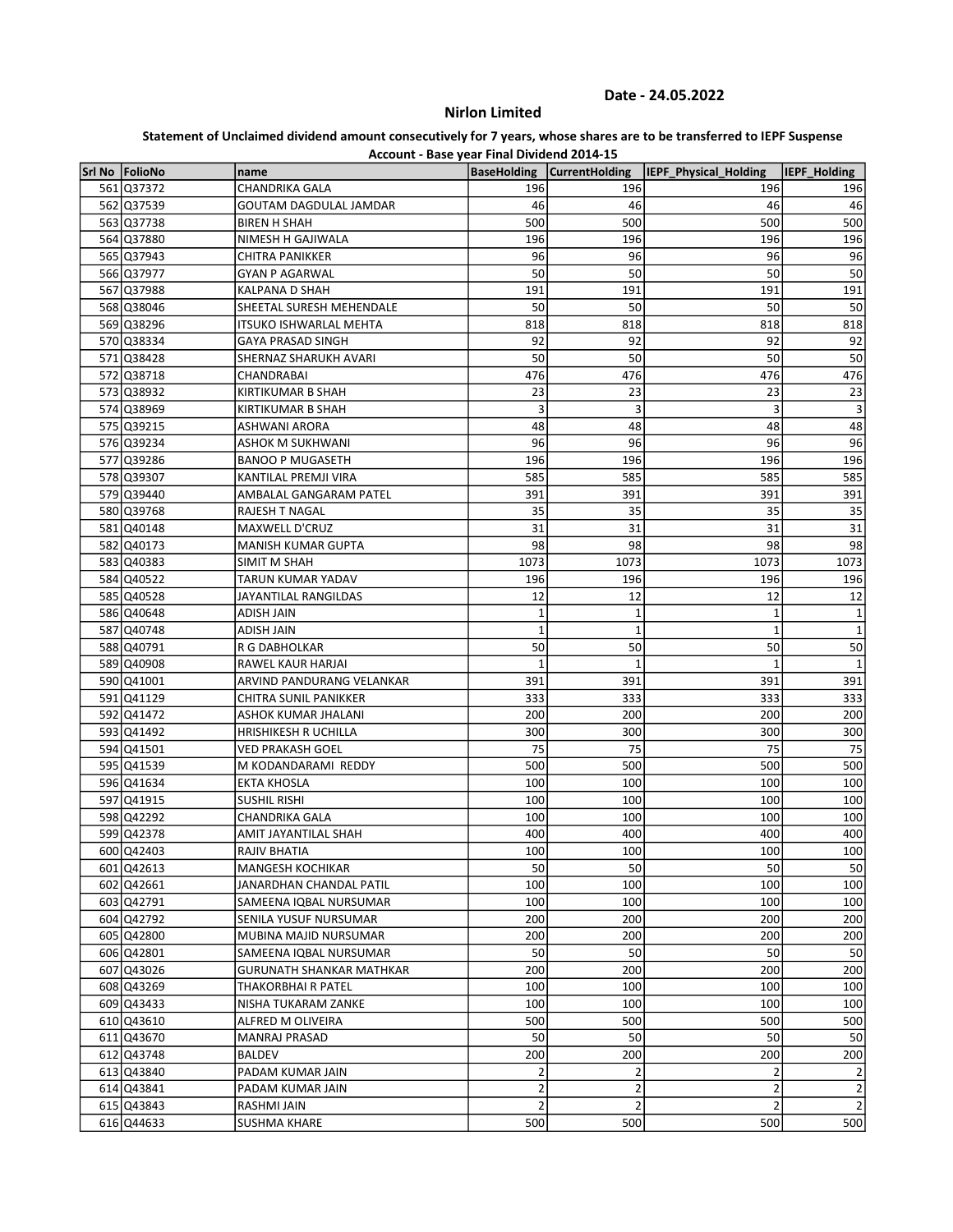# Nirlon Limited

|                | Account - Base year Final Dividend 2014-15 |                    |                       |                       |                     |
|----------------|--------------------------------------------|--------------------|-----------------------|-----------------------|---------------------|
| Srl No FolioNo | name                                       | <b>BaseHolding</b> | <b>CurrentHolding</b> | IEPF Physical Holding | <b>IEPF Holding</b> |
| 617 Q44641     | VINODKUMAR MEHTA                           | 100                | 100                   | 100                   | 100                 |
| 618 Q44642     | VINOD KUMAR MEHTA                          | 100                | 100                   | 100                   | 100                 |
| 619 Q44655     | T S S NILKANTUM                            | 100                | 100                   | 100                   | 100                 |
| 620 Q44656     | USHA S AIYAR                               | 100                | 100                   | 100                   | 100                 |
| 621 Q44657     | VASANTHALAKSHMI SWAMINATHAN                | 100                | 100                   | 100                   | 100                 |
| 622 Q45233     | <b>SHANTI VIJAY</b>                        | 27                 | 27                    | 27                    | 27                  |
| 623 Q45333     | ARUNA M DEDHIA                             | 25                 | 25                    | 25                    | 25                  |
| 624 Q45336     | KISHOR JAYANTILAL PATEL                    | 6                  | 6                     | 6                     | 6                   |
| 625 Q45524     | <b>BLANCHE STELLA ALMEIDA</b>              | 100                | 100                   | 100                   | 100                 |
| 626 Q45753     | SANJAY K RAMCHANDANI                       | 400                | 400                   | 400                   | 400                 |
| 627 Q45884     | <b>BHAVNESH BHARDWAJ</b>                   | 100                | 100                   | 100                   | 100                 |
| 628 Q46071     | <b>T KANDAVEL GANAPATHY</b>                | 1000               | 1000                  | 1000                  | 1000                |
| 629 Q46131     | DEVKINANDAN SHARMA                         | 100                | 100                   | 100                   | 100                 |
| 630 Q46588     | ANJU LUNIA                                 | 150                | 150                   | 150                   | 150                 |
| 631 Q46695     | SUDHAKAR VINAYAK GHOLKAR                   | 1000               | 1000                  | 1000                  | 1000                |
| 632 Q46750     | DEVKINANDAN SHARMA                         | 150                | 150                   | 150                   | 150                 |
| 633 Q46867     | <b>MAHESH KUMAR</b>                        | 100                | 100                   | 100                   | 100                 |
| 634 Q47010     | RAVINDAR KUMAR DAWAR                       | 200                | 200                   | 200                   | 200                 |
| 635 Q47094     | ARUNA KISHORE KALLIANPUR                   | 46                 | 46                    | 46                    | 46                  |
| 636 Q48079     | <b>BHARANA J SHAH</b>                      | 100                | 100                   | 100                   | 100                 |
| 637 Q48307     | SAMEENA IQBAL NURSUMAR                     | 10                 | 10                    | 10                    | 10                  |
| 638 Q48323     | VIDYA L SAKHALA                            | 100                | 100                   | 100                   | 100                 |
| 639 Q48482     | <b>BAPU DEVRE</b>                          | 100                | 100                   | 100                   | 100                 |
| 640 Q48767     | <b>GULABCHAND C SURTI</b>                  | 50                 | 50                    | 50                    | 50                  |
| 641 Q48885     | RAMRATAN SINGHANIA                         | $\overline{2}$     | $\overline{2}$        | $\overline{2}$        | $\overline{2}$      |
| 642 Q48966     | VIMAL VIRENDRA GANDHI                      | 134                | 134                   | 134                   | 134                 |
| 643 Q49146     | ASHISH CHODANKAR                           | 100                | 100                   | 100                   | 100                 |
| 644 Q50031     | SUSHILA I SETHNA                           | 40                 | 40                    | 40                    | 40                  |
| 645 Q50088     | SAMIDHA C MEHTA                            | 50                 | 50                    | 50                    | 50                  |
| 646 Q50530     | POONAM RAHEJA                              | $\mathbf{1}$       | $\mathbf{1}$          | $\mathbf{1}$          | $\mathbf 1$         |
| 647 Q50540     | RAJU P. SALOT                              | 10                 | 10                    | 10                    | 10                  |
| 648 Q50851     | RAJAN S. CHEMBURKAR                        | 25                 | 25                    | 25                    | 25                  |
| 649 Q50978     | N P VENUNATH                               | 100                | 100                   | 100                   | 100                 |
| 650 Q51326     | RAJENDREKUMAR MOHANLAL RATHI               | 100                | 100                   | 100                   | 100                 |
| 651 Q51519     | SURINDER PAL SINGH                         | 325                | 325                   | 325                   | 325                 |
| 652 R00061     | NAVINCHANDRA CHHOTALAL SHAH                | 675                | 675                   | 675                   | 675                 |
| 653 R00316     | RAMESH SHANKARRAO VAIDYA                   | 125                | 125                   | 125                   | 125                 |
| 654 R00683     | RAMESHCHANDRA AMBALAL PATEL                | 118                | 118                   | 118                   | 118                 |
| 655 R00692     | RADHAKRISHNA HIRALAL WANI                  | 50                 | 50                    | 50                    | 50                  |
| 656 R00778     | RAMESH TEUNRAM PARSANI                     | 78                 | 78                    | 78                    | 78                  |
| 657 R00786     | RAJENDRA KUMAR KAKKAR                      | 100                | 100                   | 100                   | 100                 |
| 658 R01024     | REKHA VINODCHANDRA SHAH                    | 25                 | 25                    | 25                    | 25                  |
| 659 R01109     | RANCHHODJI MADHAVLAL                       | 19                 | 19                    | 19                    | 19                  |
| 660 R01252     | R SANKARANARAYANAN                         | 164                | 164                   | 164                   | 164                 |
| 661 R01266     | R PRAKASH                                  | 11                 | 11                    | 11                    | 11                  |
| 662 R01367     | RAGHAVA MADHAVA MALLYA                     | 84                 | 84                    | 84                    | 84                  |
| 663 R01388     | RUPA D SHAH                                | 34                 | 34                    | 34                    | 34                  |
| 664 R01437     | RAMAKRISHNA GANAPATHY SUBRAMANYAI          | 164                | 164                   | 164                   | 164                 |
| 665 R01452     | RAMAWATAR PODDAR                           | 293                | 293                   | 293                   | 293                 |
| 666 R01533     | RATANCHAND AGARWAL                         | 36                 | 36                    | 36                    | 36                  |
| 667 R01555     | RAM SWAROOP                                | 84                 | 84                    | 84                    | 84                  |
| 668 R01593     | RADHA RAJAGOPAL PAI                        | 39                 | 39                    | 39                    | 39                  |
| 669 R01673     | ROHIDAS SOYARU LAAD                        | 134                | 134                   | 134                   | 134                 |
| 670 R01693     | RATILAL VIRJIBHAI SOLANKI                  | 255                | 255                   | 255                   | 255                 |
| 671 R02624     | RATANSEY MULJI MOMAYA                      | 5                  | 5                     | 5                     | $\vert$             |
| 672 R02865     | RAJNIKANT NATVARLAL MODY                   | 50                 | 50                    | 50                    | 50                  |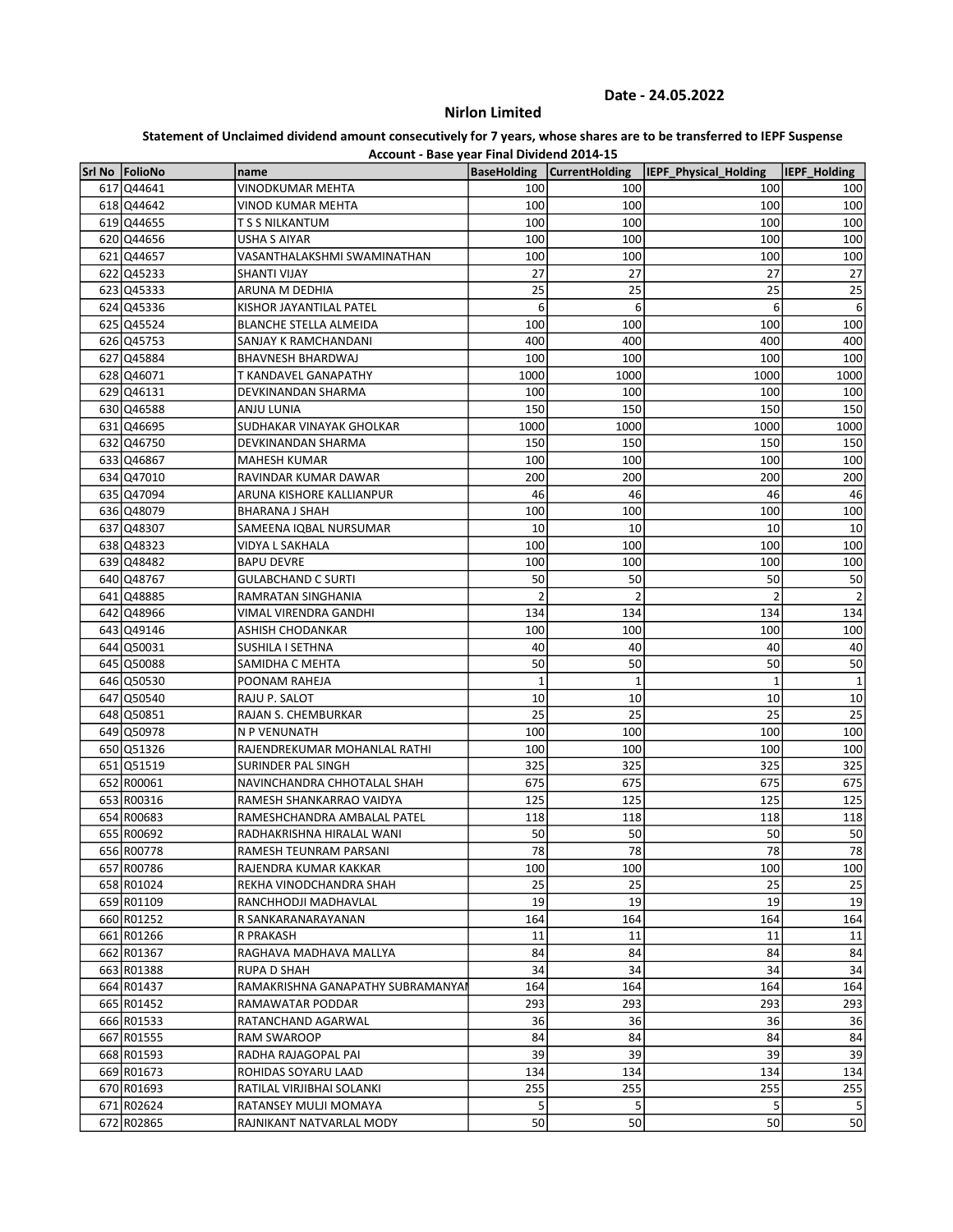# Nirlon Limited

|                          | Account - Base year Final Dividend 2014-15 |                    |                       |                       |                       |
|--------------------------|--------------------------------------------|--------------------|-----------------------|-----------------------|-----------------------|
| Srl No FolioNo           | name                                       | <b>BaseHolding</b> | <b>CurrentHolding</b> | IEPF_Physical_Holding | IEPF_Holding          |
| 673 R02928               | RATNA SAPRU                                | 10                 | 10                    | 10                    | 10                    |
| 674 R03948               | ROSHNI BEHRAMSHAH ANDHYARUJINA             | 40                 | 40                    | 40                    | 40                    |
| 675 R04059               | RASIKLAL KESHAVLAL SHAH                    | 80                 | 80                    | 80                    | 80                    |
| 676 R04139               | RENUKA NANDKUMAR PATEL                     | 140                | 140                   | 140                   | 140                   |
| 677 R04895               | RAMCHANDRA GURUNATH JOSHI                  | 70                 | 70                    | 70                    | 70                    |
| 678 R05124               | RAVAJIBHAI FAKIRBHAI PATEL                 | 59                 | 59                    | 59                    | 59                    |
| 679 R05557               | R SUBRAMANIAN                              | 67                 | 67                    | 67                    | 67                    |
| 680 R05671               | <b>RAJ KUMARI</b>                          | 100                | 100                   | 100                   | 100                   |
| 681 R05781               | RAJENDRA KUMAR U MANDALIA                  | 40                 | 40                    | 40                    | 40                    |
| 682 R05936               | RAKESH CHATURVEDI                          | 100                | 100                   | 100                   | 100                   |
| 683 R06256               | RANI KANWAL GURBUXANI                      | 100                | 100                   | 100                   | 100                   |
| 684 R06292               | RANJIT KUMAR NARANG                        | 10                 | 10                    | 10                    | 10                    |
| 685 R06441               | RAVINDAR KUMAR DAWAR                       | 391                | 391                   | 391                   | 391                   |
| 686 R06627               | ROCHALDAS MENGHRAJ LULLA                   | 50                 | 50                    | 50                    | 50                    |
| 687 R06748               | RUPA NIRANJAN PARIKH                       | 60                 | 60                    | 60                    | 60                    |
| 688 R10159               | <b>AMBALAL PATEL</b>                       | 4                  | 4                     | 4                     | 4                     |
| 689 R10265               | <b>SHASHANK KOTHI</b>                      | 31                 | 31                    | 31                    | 31                    |
| 690 R10337               | SHYAM SUNDAR DAMANI                        | 11                 | 11                    | 11                    | 11                    |
| 691 R10443               | P THILAKAR                                 | 43                 | 43                    | 43                    | 43                    |
| 692 R10503               | NATHUJI ADHAU                              | 40                 | 40                    | 40                    | 40                    |
| 693 R10517               | PADAM KUMAR JAIN                           | 50                 | 50                    | 50                    | 50                    |
| 694 R10520               | RASHMI JAIN                                | 80                 | 80                    | 80                    | 80                    |
| 695 R10550               | VIPIN GUPTA                                | 38                 | 38                    | 38                    | 38                    |
| 696 R10639               | ROMIT JAIN                                 | 100                | 100                   | 100                   | 100                   |
| 697 R10794               | ARPAN DHIRUBHAI MODH                       | 56                 | 56                    | 56                    | 56                    |
| 698 R10861               | <b>ASHISH DHUVAD</b>                       | 125                | 125                   | 125                   | 125                   |
| 699 R10886               | VAIJANATH SHARADCHANDRA KUNTE              | 33                 | 33                    | 33                    | 33                    |
| 700 R10928               | HITESH VORA                                | 4                  | 4                     | 4                     | 4                     |
| 701 R11108               | AJAI KUMAR                                 | 42                 | 42                    | 42                    | 42                    |
| 702 R11169               | LAJJA H BHATT                              | 42                 | 42                    | 42                    | 42                    |
| 703 R11318               | SURINDRA RAO SHINDE                        | 142                | 142                   | 142                   | 142                   |
| 704 R11468               | R PRAKASH                                  | 131                | 131                   | 131                   | 131                   |
| 705 R11527               | DEVCHAND P GANGAV                          | 40                 | 40                    | 40                    | 40                    |
| 706 R11736               | RAJESH N SHARMA                            | 99                 | 99                    | 99                    | 99                    |
| 707 R11919               | BABULAL AGRAWALA                           | 400                | 400                   | 400                   | 400                   |
| 708 R11943               | <b>BIRENDRA PRATAP SINGH</b>               | 202                | 202                   | 202                   | 202                   |
| 709 R11987               | <b>HOSHANG KEKOBAD PIR</b>                 | 3                  | 3                     | 3                     | 3                     |
| 710 R12019               | JYOTI SHARAD MEHTA                         | 10                 | 10                    | 10                    | 10                    |
| 711 R12170               | VORA AJAY KUMAR                            | 50                 | 50                    | 50                    | 50                    |
|                          |                                            |                    |                       |                       |                       |
| 712 R12200<br>713 R12334 | SURESH N MEHTA<br>RASHMIN VASANTLAL GANDHI | 17<br>9            | 17<br>9               | 17<br>9               | 17<br>$\vert 9 \vert$ |
| 714 R12442               | THAKKAR CHAMANLAL M                        | 84                 | 84                    | 84                    | 84                    |
|                          |                                            |                    |                       | 27                    |                       |
| 715 R12511               | REKHA SHARDA                               | 27                 | 27                    |                       | 27                    |
| 716 R12624               | KALPANA DOSHI                              | 1                  | 1                     | $\mathbf 1$           | $\mathbf{1}$          |
| 717 R12626               | KUNAL DOSHI                                | 1                  | 1                     | $\mathbf 1$           | $\mathbf 1$           |
| 718 R12837               | CHITHR T PATEL                             | 10                 | 10                    | 10                    | 10                    |
| 719 R12838               | HIPA C PATEL                               | 10                 | 10                    | 10                    | 10                    |
| 720 R12839               | <b>VITHAL C PATEL</b>                      | 10                 | 10                    | 10                    | 10 <sup>1</sup>       |
| 721 R12840               | <b>SHAMA C PATEL</b>                       | 10                 | 10                    | 10                    | 10 <sup>1</sup>       |
| 722 R12898               | R L NARASIMHACHARYULU                      | 79                 | 79                    | 79                    | 79                    |
| 723 R25031               | RAMAN BANDU TELANGE                        | 60                 | 60                    | 60                    | 60                    |
| 724 R25069               | RAVI PIMPALE                               | 50                 | 50                    | 50                    | 50                    |
| 725 R25074               | RAVINDRA APPASAHEB RAJESHIRKE              | 98                 | 98                    | 98                    | 98                    |
| 726 R40644               | RAJ PAUL BAJAJ                             | 24                 | 24                    | 24                    | 24                    |
| 727 R40646               | R. KAMAL SONI                              | 1                  | 1                     | $\mathbf 1$           | $\mathbf{1}$          |
| 728 R40717               | RUPAL ARUN CHANDE                          | 7                  | 7                     | 7                     | 7                     |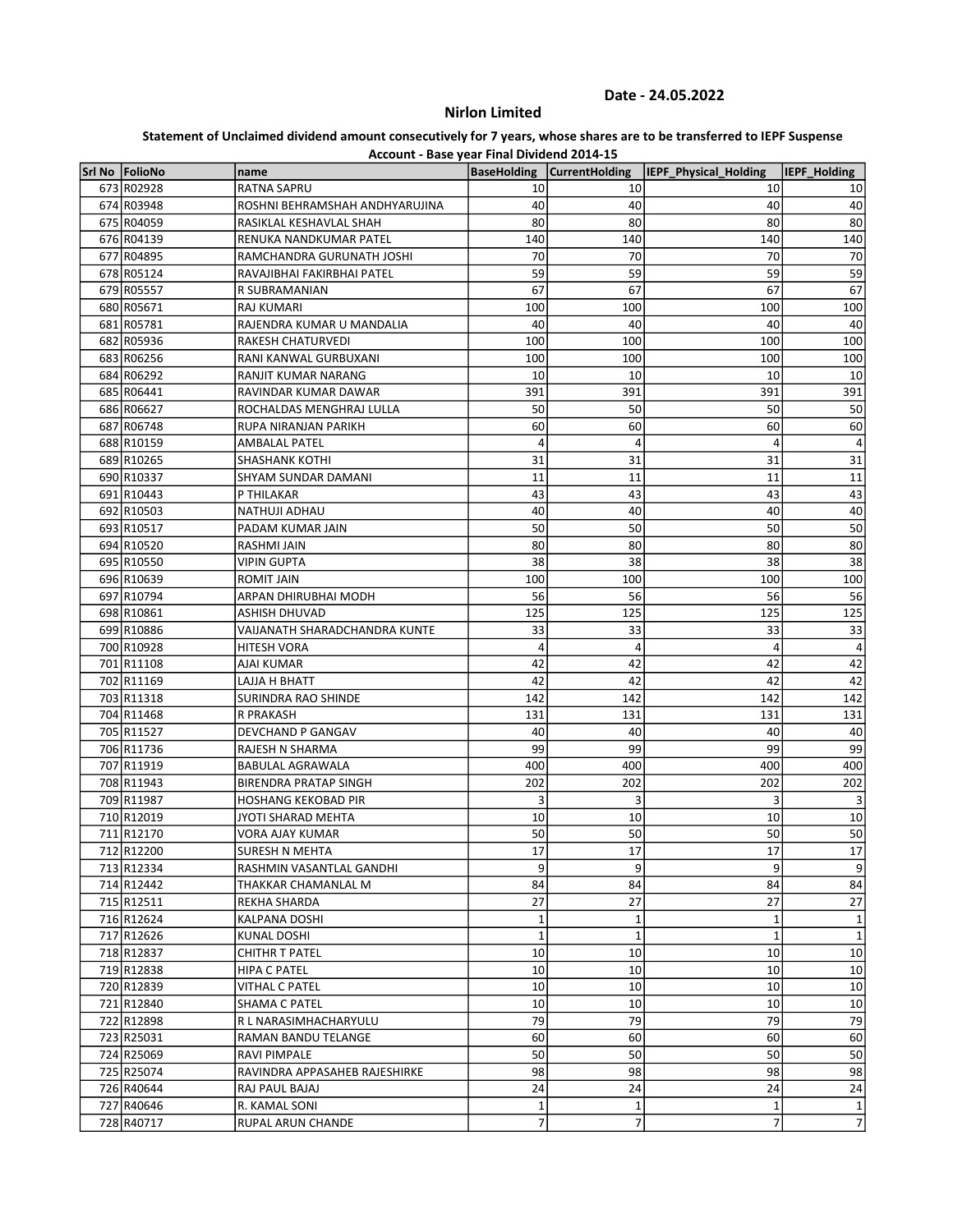# Nirlon Limited

|                | Account - Base year Final Dividend 2014-15 |                    |                       |                       |                |
|----------------|--------------------------------------------|--------------------|-----------------------|-----------------------|----------------|
| Srl No FolioNo | name                                       | <b>BaseHolding</b> | <b>CurrentHolding</b> | IEPF_Physical_Holding | IEPF Holding   |
| 729 R40899     | RASHMI MAHESH ASHAR                        | 200                | 200                   | 200                   | 200            |
| 730 S00052     | <b>SWETA R PARKEH</b>                      | 24                 | 24                    | 24                    | 24             |
| 731 S00080     | SWETA RASIKLAL PARIKH                      | 50                 | 50                    | 50                    | 50             |
| 732 S00109     | SARLA JYOTINDRA MEHTA                      | 430                | 430                   | 430                   | 430            |
| 733 S00324     | SULOCHANA CHANDULAL DALAL                  | 150                | 150                   | 150                   | 150            |
| 734 S00376     | SHIVARAM KOTRAPPA MEHARWADE                | 5                  | 5                     | 5                     | 5              |
| 735 S00536     | SUDHAKAR YASHAWANT PATIL                   | 67                 | 67                    | 67                    | 67             |
| 736 S01035     | SURINDAR MOHAN CHAWLA                      | 300                | 300                   | 300                   | 300            |
| 737 S01514     | SHIV CHANDAR GANDHI                        | 58                 | 58                    | 58                    | 58             |
| 738 S01576     | SOMNATH PURI                               | 18                 | 18                    | 18                    | 18             |
| 739 S01610     | S RAMAKRISHNAN                             | 84                 | 84                    | 84                    | 84             |
| 740 S01640     | <b>S P BALASUBRAMANIAN</b>                 | 50                 | 50                    | 50                    | 50             |
| 741 S01694     | SOHAN RAJ BHANDARI                         | 25                 | 25                    | 25                    | 25             |
| 742 S01845     | SHARAD THAKORBHAI DESAI                    | 154                | 154                   | 154                   | 154            |
| 743 S01890     | SUDHIR RAMCHANDRA GEJJI                    | 118                | 118                   | 118                   | 118            |
| 744 S01965     | SUBBIAH IYER RAMACHANDRAN                  | 164                | 164                   | 164                   | 164            |
| 745 S02024     | SARLABEN AMBALAL SHAH                      | 3                  | 3                     | 3                     | 3              |
| 746 S02248     | SHOBHA SINHA                               | 246                | 246                   | 246                   | 246            |
| 747 S02250     | SUDHINDRA KUMAR GHOSH                      | 36                 | 36                    | 36                    | 36             |
| 748 S02421     | SHAKUNTALA MISRA                           | 13                 | 13                    | 13                    | 13             |
| 749 S02426     | <b>SUSHILA RASTOGI</b>                     | 84                 | 84                    | 84                    | 84             |
| 750 S02509     | SUNANDA MURLIDHAR BHANDARE                 | 321                | 321                   | 321                   | 321            |
| 751 S02622     | SHAKUNTALA SADASHIV ATHAVALE               | 34                 | 34                    | 34                    | 34             |
| 752 S02745     | SUJATA KAMATH                              | 67                 | 67                    | 67                    | 67             |
| 753 S03014     | SUSHMA JEHANGIR BHARUCHA                   | 184                | 184                   | 184                   | 184            |
| 754 S03377     | SATINDRA KUMAR GHOSH                       | 231                | 231                   | 231                   | 231            |
| 755 S03563     | SHANTARAM L HEGDE                          | 231                | 231                   | 231                   | 231            |
| 756 S03612     | SURESH H LALWANI                           | 268                | 268                   | 268                   | 268            |
| 757 S03728     | SOONA FRAMROZE TANKSALVALA                 | 133                | 133                   | 133                   | 133            |
| 758 S03936     | SUNEETI MADHAV DESHMUKH                    | 95                 | 95                    | 95                    | 95             |
| 759 S04049     | SHIVANI CHAND                              | 5                  | 5                     | 5                     | 5              |
| 760 S04909     | SHANTILAL BHAGWANDAS SONI                  | 48                 | 48                    | 48                    | 48             |
| 761 S04955     | SUSHILABEN SOMNATH PATEL                   | 205                | 205                   | 205                   | 205            |
| 762 S05255     | SURENDRA KUMAR BANSAL                      | 29                 | 29                    | 29                    | 29             |
| 763 S05285     | SUDHABEN VALLABHDAS PARIKH                 | 48                 | 48                    | 48                    | 48             |
| 764 S05501     | SHARDABEN BANSIBHAI PATEL                  | 49                 | 49                    | 49                    | 49             |
| 765 S05758     | SHEKHER VENUGOPAL PUTHLI                   | 73                 | 73                    | 73                    | 73             |
| 766 S06172     | SHRIRAM SHANKAR TULPULE                    | 49                 | 49                    | 49                    | 49             |
| 767 S06269     | SITARAM HARI TANNU                         | 117                | 117                   | 117                   | 117            |
| 768 S06602     | SANTOSH BHANDARI                           | 65                 | 65                    | 65                    | 65             |
| 769 S06704     | SUNIL RAMANLAL SHAH                        | 3                  | 3                     | $\overline{3}$        | $\overline{3}$ |
| 770 S07115     | SAVITA SHUAM                               | 150                | 150                   | 150                   | 150            |
| 771 S08425     | SHOBHA SAH                                 | 36                 | 36                    | 36                    | 36             |
| 772 S08531     | <b>SWATHI R SHAH</b>                       | 196                | 196                   | 196                   | 196            |
| 773 S08804     | SHOBHA SETHI                               | 143                | 143                   | 143                   | 143            |
|                |                                            | 50                 | 50                    | 50                    |                |
| 774 S09218     | SUBRATA DAS                                |                    |                       | 10                    | 50<br>10       |
| 775 S09546     | SANGEETA CHANDRAKANT PANANDIKAR            | 10                 | 10                    |                       |                |
| 776 S09655     | SANTOSH BHANDARI                           | 10                 | 10                    | 10                    | 10             |
| 777 S09667     | SANTOSH KUMAR SEAL                         | 67                 | 67                    | 67                    | 67             |
| 778 S09859     | SATISH PRABHAKAR LAMGE                     | 63                 | 63                    | 63                    | 63             |
| 779 S09890     | SATYAVATHI THIRUMALAIAH                    | 10                 | 10                    | 10                    | 10             |
| 780 S10351     | SHARAD THAKORBHAI DESAI                    | 92                 | 92                    | 92                    | 92             |
| 781 S10383     | SHARDABEN BANSIBHAI PATEL                  | 21                 | 21                    | 21                    | 21             |
| 782 S10607     | SHIRIN GULAMHUSSEIN JAFFAR                 | 68                 | 68                    | 68                    | 68             |
| 783 S11003     | SOUDHAMANI KANUNGO                         | 100                | 100                   | 100                   | 100            |
| 784 S11393     | SUMITRA DEVI                               | 60                 | 60                    | 60                    | 60             |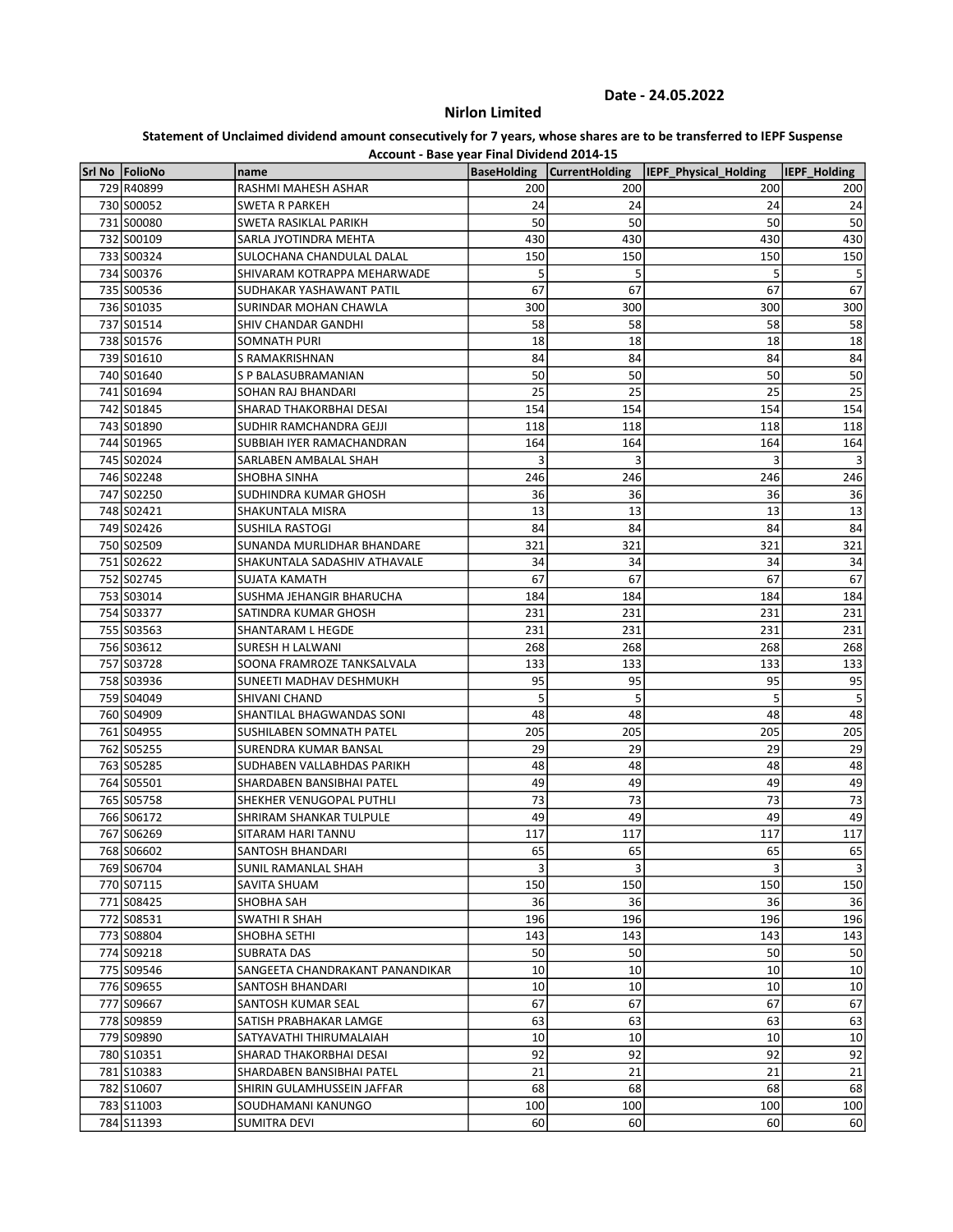# Nirlon Limited

|                | Account - Base year Final Dividend 2014-15 |                    |                       |                              |                     |
|----------------|--------------------------------------------|--------------------|-----------------------|------------------------------|---------------------|
| Srl No FolioNo | name                                       | <b>BaseHolding</b> | <b>CurrentHolding</b> | <b>IEPF Physical Holding</b> | <b>IEPF Holding</b> |
| 785 S11413     | SUNANDA MURLIDHAR BHANDARE                 | 184                | 184                   | 184                          | 184                 |
| 786 S11800     | SUSHMA MOHINDRA                            | 20                 | 20                    | 20                           | 20                  |
| 787 S11932     | <b>SURINDRA RAO SHINDE</b>                 | 11                 | 11                    | 11                           | 11                  |
| 788 S12163     | SUSHILADEVI LAXMIDAS DHUTIA                | 150                | 150                   | 150                          | 150                 |
| 789 S25011     | SADANAND PANDURANG RANE                    | 98                 | 50                    | 50                           | 50                  |
| 790 S25021     | SAKHARAM SHANKAR DICHWALKAR                | 98                 | 98                    | 98                           | 98                  |
| 791 S25058     | SHANTARAM DEVJI KUDVE                      | 50                 | 50                    | 50                           | 50                  |
| 792 S25103     | SITARAM KASHIRAM SAWANT                    | 98                 | 98                    | 98                           | 98                  |
| 793 S25132     | SUHAS PARSHURAM WADKAR                     | 10                 | 10                    | 10                           | 10                  |
| 794 S25167     | SURESH SAWANT                              | 100                | 100                   | 100                          | 100                 |
| 795 S25459     | <b>SUHASINI V BHOSLE</b>                   | 31                 | 31                    | 31                           | 31                  |
| 796 S25488     | SHIVARAM KOTRAPPA MEHARWADE                | 200                | 200                   | 200                          | 200                 |
| 797 S25730     | SHALINI R SINHA                            | 293                | 293                   | 293                          | 293                 |
| 798 S25731     | <b>SWARAN SONI</b>                         | 450                | 450                   | 450                          | 450                 |
| 799 S25950     | SUBHASH CHANDER KHANEJA                    | 50                 | 50                    | 50                           | 50                  |
| 800 S26320     | SANJEEV KUMAR KEDIA                        | 500                | 500                   | 500                          | 500                 |
| 801 S26580     | SHEELA WANTI                               | 98                 | 98                    | 98                           | 98                  |
| 802 S26607     | SITA DHINGRA                               | 20                 | 20                    | 20                           | 20                  |
| 803 S26653     | SRIKAR MOHANDAS BALJEKAR                   | 10                 | 10                    | 10                           | 10                  |
| 804 S26654     | SUDHA MOHANDAS BALJEKAR                    | 40                 | 40                    | 40                           | 40                  |
| 805 S27221     | <b>SHANTI NEGI</b>                         | 242                | 50                    | 50                           | 50                  |
| 806 S27283     | SANJAY KUMAR JAIN                          | 98                 | 98                    | 98                           | 98                  |
| 807 T00230     | THILLASTHANAM SESHADRI SREERAMAN           | 30                 | 30                    | 30                           | 30                  |
| 808 T00330     | TILAKRAJ KHARETIRAM KAPOOR                 | 3                  | 3                     | 3                            | 3                   |
| 809 T00365     | TEHEMTON MONOCHER BABAYCON                 | 52                 | 52                    | 52                           | 52                  |
| 810 T00406     | ARNAVAZ JEHANGIR BANKER                    | 14                 | 14                    | 14                           | 14                  |
| 811 T00454     | T UPENDRACHAR                              | 246                | 246                   | 246                          | 246                 |
| 812 T00496     | NIRMALA SHAH                               | 154                | 154                   | 154                          | 154                 |
| 813 T00837     | TARACHAND HIRJI SHAH                       | 10                 | 10                    | 10                           | 10                  |
| 814 T00842     | TARACHAND HIRJI SHAH                       | 10                 | 10                    | 10                           | 10                  |
| 815 T00920     | TANMAN RAMANLAL MODI                       | 3                  | 3                     | $\overline{3}$               | 3                   |
| 816 T00961     | TARABEN JAYANTILAL OZA                     | 25                 | 25                    | 25                           | 25                  |
| 817 T01448     | TARA JABALPURWALA                          | 60                 | 60                    | 60                           | 60                  |
| 818 T01495     | TEHMINA KEKOBAD PIR                        | 5                  | 5                     | 5                            | 5                   |
| 819 T01538     | THOMAS SALVADORE TAURO                     | 100                | 100                   | 100                          | 100                 |
| 820 T25259     | TRIVENI POPATLAL KARELIA                   | 3                  | 3                     | 3                            | 3                   |
| 821 T25260     | TRIVENIBEN P KARELIA                       | 17                 | 17                    | 17                           | 17                  |
| 822 U00668     | URMILADEVI B SHRIYA                        | 200                | 200                   | 200                          | 200                 |
| 823 U01063     | USHA BHASKAR KHANOLKAR                     | 138                | 138                   | 138                          | 138                 |
| 824 U01540     | UMA AGRAWAL                                | 100                | 100                   | 100                          | 100                 |
| 825 U01568     | UMASHANKER S HIREMATH                      | 79                 | 79                    | 79                           | 79                  |
| 826 U25004     | UMESH KULKARNI                             | 100                | 100                   | 100                          | 100                 |
| 827 U25007     | UTTAM MAHADU BHOR                          | 21                 | 21                    | 21                           | 21                  |
| 828 V00048     | VIDYA BAROOAH                              | 3375               | 3375                  | 3375                         | 3375                |
| 829 V00058     | V GOPAL KRISHNA KAMATH                     |                    | 4                     | 4                            | 4                   |
| 830 V00241     | VASANTI SURYAKANT KARBHARI                 | 50                 | 50                    | 50                           | 50                  |
| 831 V00311     | VIMALBEN JAYANTBHAI DOSHI                  | 209                | 209                   | 209                          | 209                 |
| 832 V00634     | VASANTRAO YESHVANTRAO KULKARNI             | 118                | 118                   | 118                          | 118                 |
| 833 V00673     | VIMALKUMAR K BHANDARI                      | 71                 | 71                    | 71                           | 71                  |
| 834 V00812     | VITHALBHAI AMBALAL PATEL                   | 124                | 124                   | 124                          | 124                 |
| 835 V00873     | VASANT SITARAM WADEKAR                     | 400                | 400                   | 400                          | 400                 |
| 836 V00946     | SULABHA VINAYAK DANGE                      | 84                 | 84                    | 84                           | 84                  |
| 837 V00959     | VIJAYKUMAR BALCHANDJI PADODE               | 32                 | 32                    | 32                           | 32                  |
| 838 V01074     | VASANTRAO PRALHADRAO DESHMUKH              | 168                | 168                   | 168                          | 168                 |
| 839 V01898     | VARSHA DINESH VADERA                       | 50                 | 50                    | 50                           | 50                  |
| 840 V02025     | VRISHALI DESHPANDE                         | 86                 | 86                    | 86                           | 86                  |
|                |                                            |                    |                       |                              |                     |